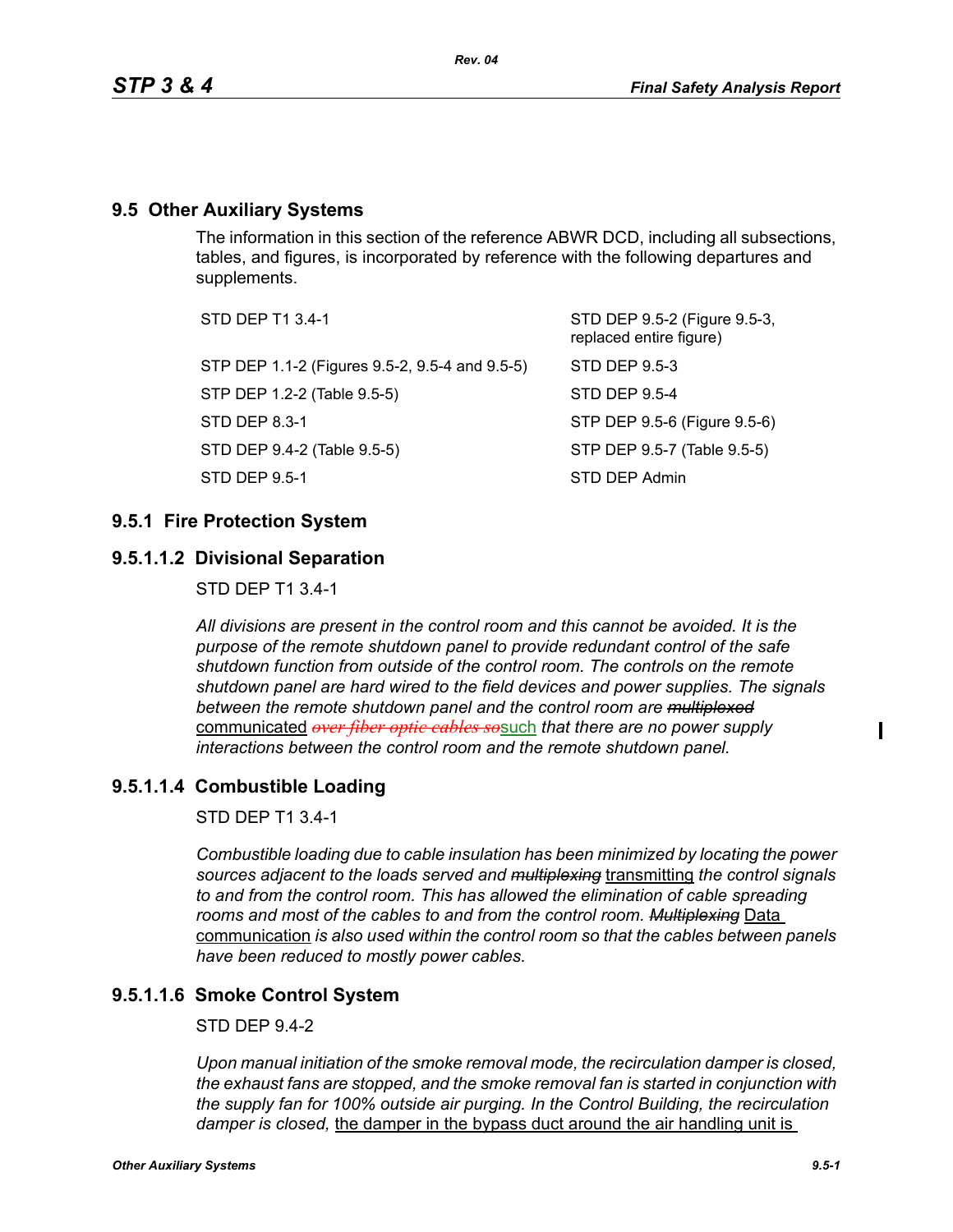opened, *and* one or *both the exhaust fans are operated in conjunction with the supply fan for smoke removal.*

# **9.5.1.1.7 Spurious Control Actions**

STD DEP T1 3.4-1

*As stated above, the systems are separated by fire areas on a divisional basis. The multiplexing system is a dual channel system. Two simultaneous, identical digitized control signals are required at the demultiplexer for control action to be taken at the field device.* The ESF Logic and Control System (ELCS) utilizes redundant fiber optic links to communicate ESF system level actuation status to the Remote Digital Logic Controllers (RDLCs), which control the remote input/output functions and the actuation of the electromechanical components. The RDLC utilizes diagnostics to verify the validity of each redundant message. The redundant messages received by the RDLC must match for component actuation to occur. *The probability of two spurious* messages occurring on each of the redundant links that both pass the communication diagnostics and that also match between the two redundant links *signals matching is essentially zero.*

*The significance of the two-channel operation of the multiplex system* redundant fiber optic design *is that, if the ability to operate from the control room is lost, equipment will continue to run until manually shutdown in the field by the operators. Equipment may*  also be manually started at the switchgear or motor control centers during a control *room fire situation without fear that failures in the control room would cause the equipment to be shutdown. The feature of being able to start equipment locally without fear of it being shut down by spurious signals from the control room makes it possible to utilize nonsafety-related systems such as the feedwater and condensate pumps in the Turbine Building as backups to the safety-related safe shutdown system, if desired.*

*The interlocks which prevent damage of equipment may be accomplished directly and by hard wiring in the field. For example, the protective relaying for the switchgear is located in the switchgear and the interlocks accomplished in switchgear. Signals for operational logic are multiplexed* communicated *to the control room, but protective actions are not dependent on conditions in the control room.*

The evaluation of single and multiple spurious operations that could adversely impact post-fire safe shutdown will be performed in a manner that is consistent with the methodology of NEI 00-01, Revision 2 as modified by the guidance of RG 1.189 Revision 2 as it applies to Single and Multiple Spurious Operation Analysis.

# **9.5.1.3.1 General Description**

STP DEP 1.2-2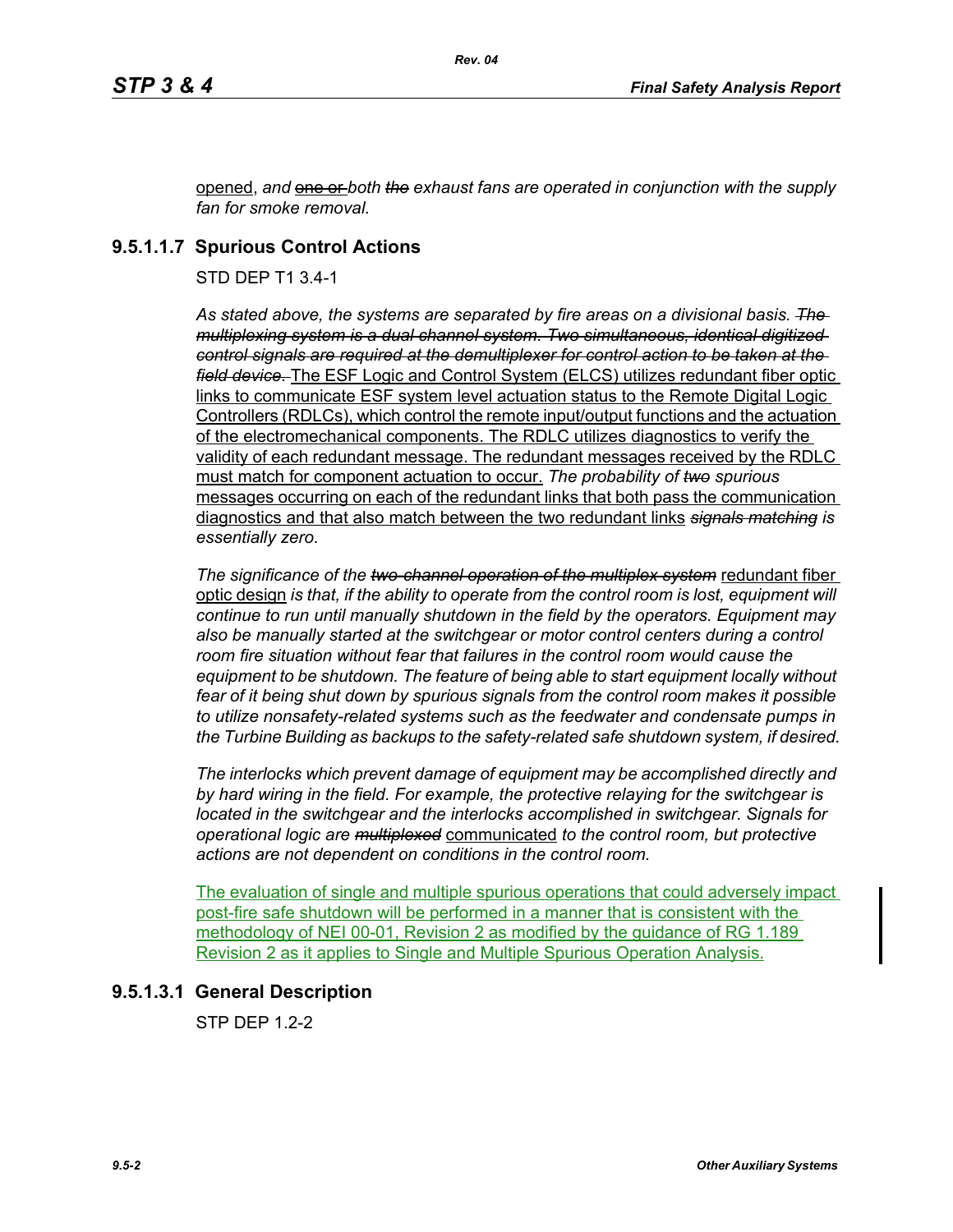| Area                     | <b>Figures</b>                            |
|--------------------------|-------------------------------------------|
| <b>Reactor Building</b>  | 9A.4-1 thru 9A.4-10                       |
| <b>Control Building</b>  | 9A.4-11 thru 9A.4-16                      |
| <b>Turbine Building</b>  | 9A.4-17 thru 9A.4-21, 9A.4-33 and 9A.4-34 |
| <b>Service Building</b>  | 9A.4-22 thru 9A.4-27                      |
| <b>Radwaste Building</b> | 9A.4-28 thru 9A.4-32                      |
| <b>Plant Yard</b>        | $9.5 - 5$                                 |

*The suppression systems for the buildings and the plant yard are shown in the following figures:*

*Rev. 04*

# **9.5.1.3.4 Protection of Operating Units**

The following site-specific supplement addresses the COL License Information Item discussed in this subsection.

Fire protection of the operating units during construction of the additional units is addressed in Appendix 9ES.

# **9.5.1.3.5 General Description of Fire Protection System**

**STP DFP 11-2** 

 $STP$  DFP 12-2

STP 3 & 4 is a dual-unit station. The water supply for fire protection will be shared by STP 3 & 4. A single fire protection pump house and two storage tanks are located within the protected area boundary that provides water for fire suppression to both units via piping in the yard. This common system has the same capability as the system for the single unit design. The fire protection water supply complies with Regulatory Guide 1.189, Rev. 1, which states that a common water supply may be utilized for multi-unit nuclear power plant sites with a common yard fire main loop. The common fire water supply and yard main piping system for STP Units 3 & 4 are depicted in Figures 9.5-4 and 9.5-5. The common yard fire main loop surrounding STP Units 3 & 4 is cross-connected between units in accordance with Regulatory Guide 1.189, Rev. 1.

*The Turbine Building is provided with standpipes, hose reels and ABC portable extinguishers throughout the building. In addition, the following fire suppression systems provide primary fire suppression capability to the following areas:*

*(1) Automatic closed head sprinkler systems are provided in the open grating area of the three floors under the turbine* throughout the Turbine Building except in higher hazard areas that are protected as described below.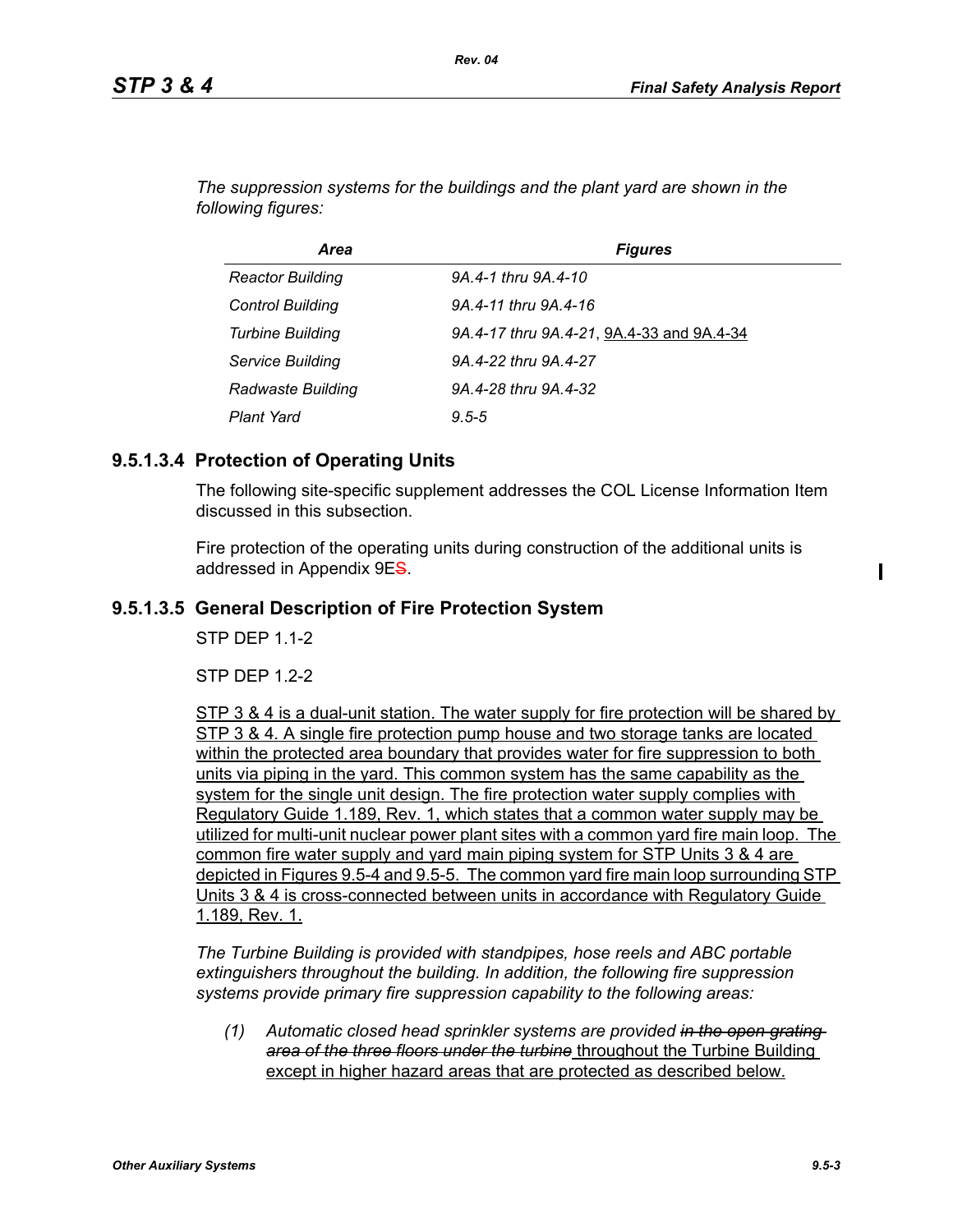- *(2) Deluge foam-water sprinkler systems are provided in the* combustion turbine generator areas, hydrogen seal oil unit room, turbine lube oil storage tank room, EHC hydraulic control unit room, *lube oil conditioning area and the lube oil reservoir area.*
- *(3) A deluge sprinkler system is provided in the hydrogen seal oil unit area.*
- *(4) A preaction sprinkler system is provided in the auxiliary boiler area.*

# **9.5.1.5 Inspection and Testing Requirements**

The following site-specific supplement addresses inspection and testing requirements for both startup and post startup of the fire protection system.

A final plan for implementation of the fire protection system pre-operational and postoperational inspection and testing program, based on the as-procured and as-installed fire protection systems and components, including the fixed and portable emergency lighting and the fixed and portable communication systems, will be available prior to commencement of construction. The plan includes documented instructions, procedures or drawings that prescribe inspections and tests that govern the installed fire protection systems. The scope of items for inspections and testing includes fire protection system equipment and active components, as well as passive features such as fire barriers, fire dampers, fire doors, and fire-rated penetration seals. (COM 9.5-1)

The plan will comply with Regulatory Position C.2.4 in Regulatory Guide 1.189, Revision 1. Preoperational and post-operational inspections and tests will comply with the applicable NFPA codes and standards. (COM 9.5-2)

# **9.5.2 Communication Systems**

STP DEP 1.1-2

At STP 3 & 4, a common communication system is used to provide plant-wide communications between the dual units. The communication system is not safetyrelated. A common communication system providing plant wide communications is a safety enhancement since it allows for ease of communication between units. The representative outline of the common communication system is shown in Figure 9.5-2 for STP 3 & 4.

# **9.5.2.6.3 System Operation**

The following site-specific supplement addresses the COL License Information Item discussed in this subsection.

Telephone system EPBX switches are powered by an individual 8-hour battery system. These battery systems are charged by offsite 120 Vac backed up by the Emergency Operations Facility or Nuclear Support Center diesels. Loss of normal 120 Vac and low battery voltages are annunciated.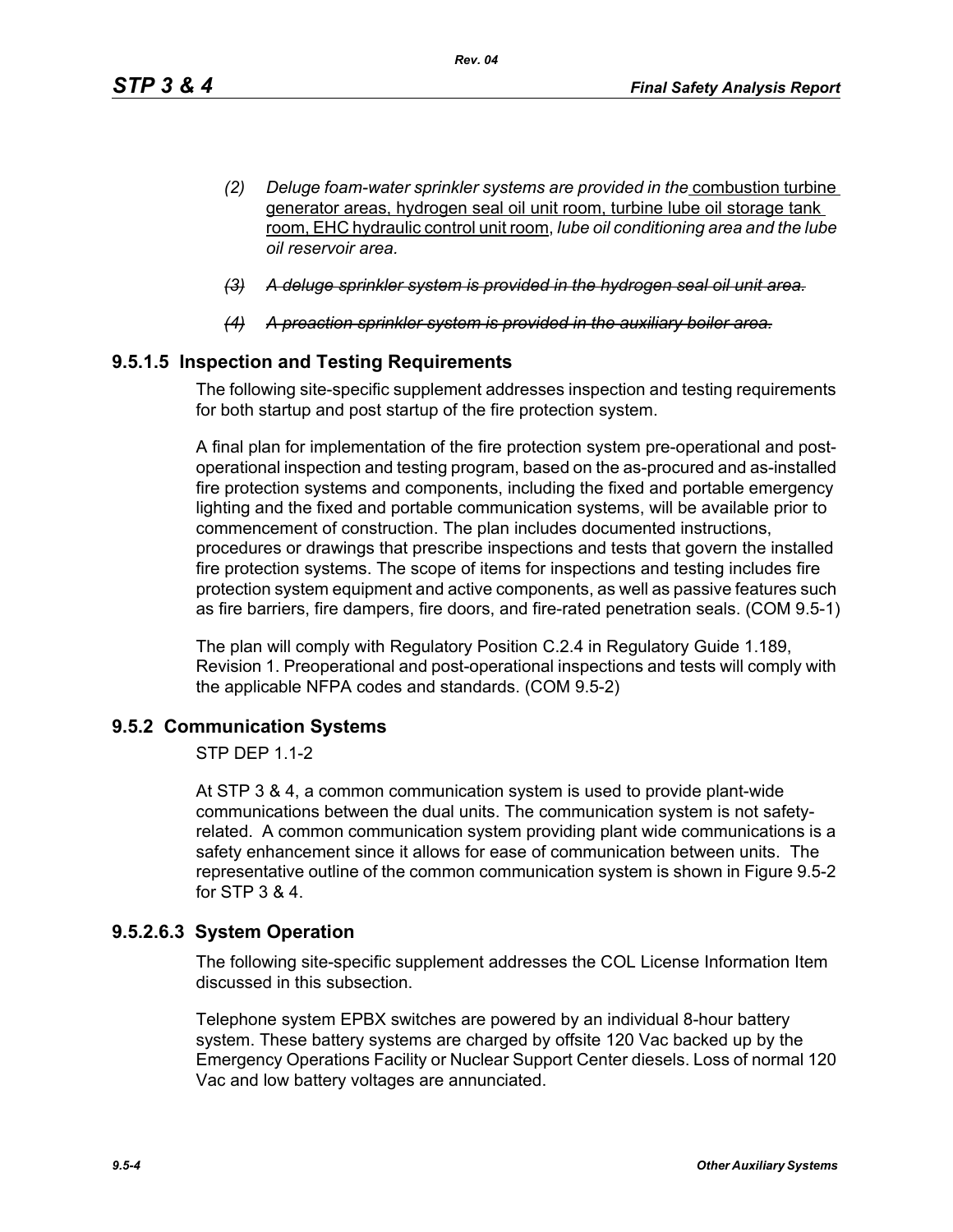The jacks for use with electosound telephones in the maintenance jack system are powered by 8 Vdc from the sectionalizing panels. The power supply is mounted internal to the sectionalizing panel.

Two-way radio system repeater base stations are powered by normal plant 120 Vac power backed up with a non-Class 1E Combustion Turbine Generator (CTG). Mobile radios are powered by vehicular batteries. Handheld portables are powered with selfcontained batteries.

The radio paging transmitter and countertop paging terminal are powered by normal plant 120 Vac backed up by a non-Class 1E CTG. The pocket pager units are supplied with a self-contained battery.

The operator communication panels are powered with normal plant 120 Vac and backed up with non-Class 1E CTG and an 8-hour battery.

#### **9.5.3 Lighting and Servicing Power Supply System**

STD DEP 9.5-4

#### STD DEP Admin

*All lighting systems are designed to provide intensities consistent with the lighting needs of the areas in which they are located, and with their intended purpose. The lighting design considers the effects of glare and shadows on control panels, video display devices, and other equipment, and the mirror effects on glass and pools. Lighting and other equipment maintenance, in addition to the safety of personnel, plant equipment, and plant operation, is considered in the design. Areas containing flammable materials (e.g.., battery rooms, fuel tanks) have explosion proof lighting systems. Areas subject to high moisture have water-proof installations (e.g.., drywell, washdown areas). Plant AC lighting systems are generally of the fluorescent type, with mercury* High-Pressure Sodium (HPS) *lamps (or equivalent) provided for high ceiling, except where breakage could introduce mercury into the reactor coolant system*. *Incandescent lamps are used for DC lighting systems and above the reactor, and fuel pool and other areas where lamp breakage could introduce mercury into the reactor coolant*.

The following site-specific supplement is provided.

Emergency lighting comprised of emergency DC lighting and guide lamp lighting systems is provided throughout the plant as necessary to support fire suppression actions and safe-shutdown operations, including access and egress pathways to safeshutdown areas during a fire event.

The emergency lighting power distribution system contains protective devices necessary to preclude a fire in one area from causing a loss of emergency lighting in any unaffected area required for safe-shutdown operations.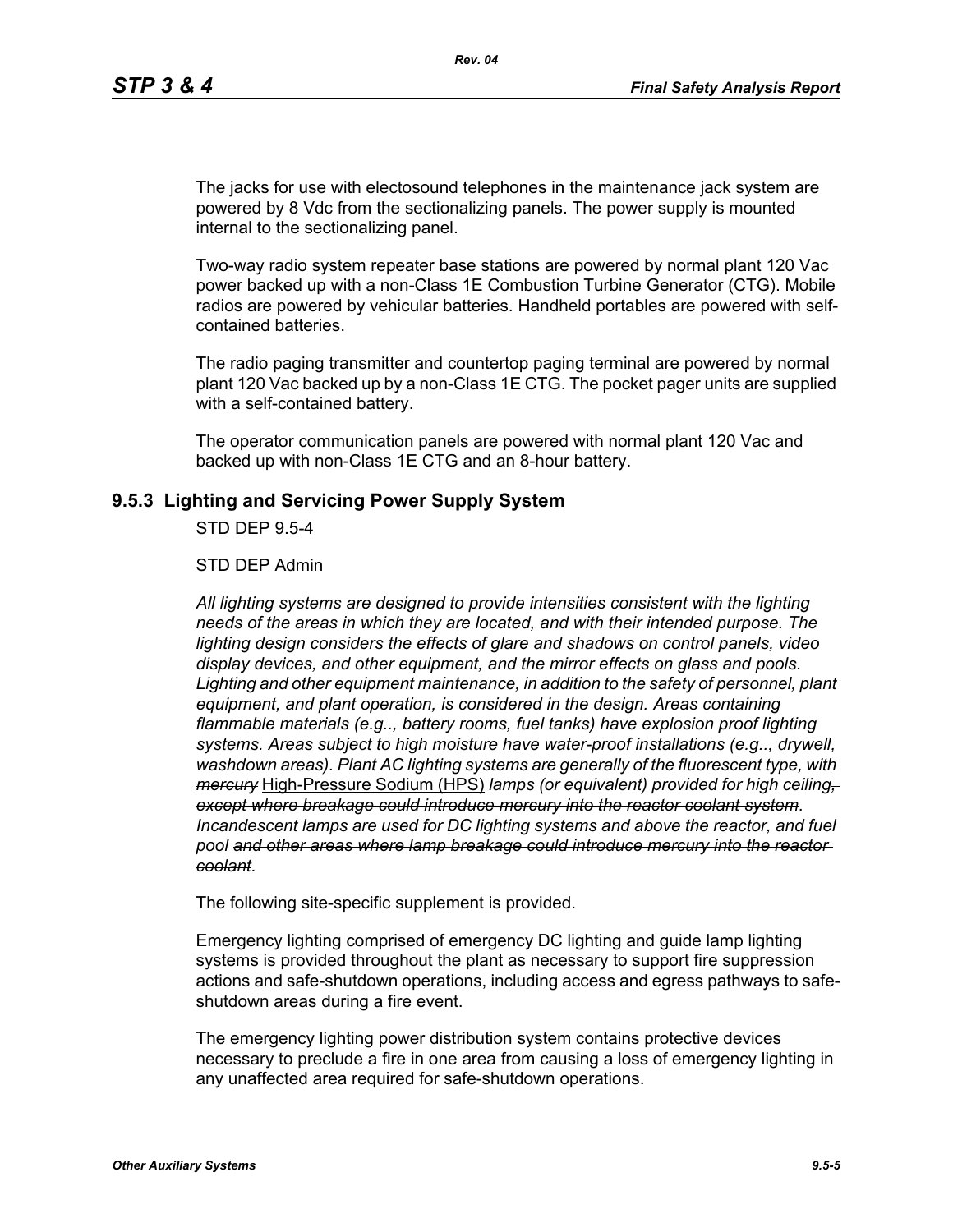# **9.5.3.1.1 General Design Bases**

*The general design bases for the Nuclear Island portion of the lighting systems are as follows:*

- *(4) Each of the normal, standby or emergency lighting systems has the following arrangement criteria:*
	- *(l) (-5) For mercury lamps, ballasts can be installed separately for life extension under the defined environment.* (Not Used)

The following site-specific supplement is provided.

- *(s) (-4)* Control switches for lighting fixtures inside the drywell or containment are installed both inside and outside of the drywell/containment.
- *(5) Lighting fixtures shall be selected in accordance with the following criteria:*
	- *(a) (-3) Lighting fixtures inside the plant are the following type of fixtures:*
		- *(ii) (-2) Mercury* **HPS** *lamps Mercury* HPS *lamps (or equivalent) shall be selected as fixtures for high ceiling areas (except in reactor building or other areas where lamp breakage could introduce mercury into the reactor coolant).*

The following site-specific supplement is provided.

- *(o) (-1)* High-efficiency electronic ballasts are not used in a high radiation environment.
- *(p) (0)* Lighting fixtures for yard lighting are 1000W HPS lamps mounted on 100-foot (30.48m) lighting poles with retractable/lowering devices.

#### **9.5.3.1.2 Safety-Related Design Bases**

*Nuclear safety-related design bases for ABWR Standard Plant lighting systems are as follows:*

- *(1) Mercury vapor fixtures and mercury switches are not used where a broken fixture or switch may result in introduction of mercury into the reactor coolant system.* (Not Used)
- *(2) Adequate lighting for any safety-related areas, such as areas used during emergencies or reactor safe shutdown, including those along the appropriate access or exit routes, are provided from three different lighting circuits (standby AC; emergency 125VDC, or self-contained battery fixtures).*

 $\blacksquare$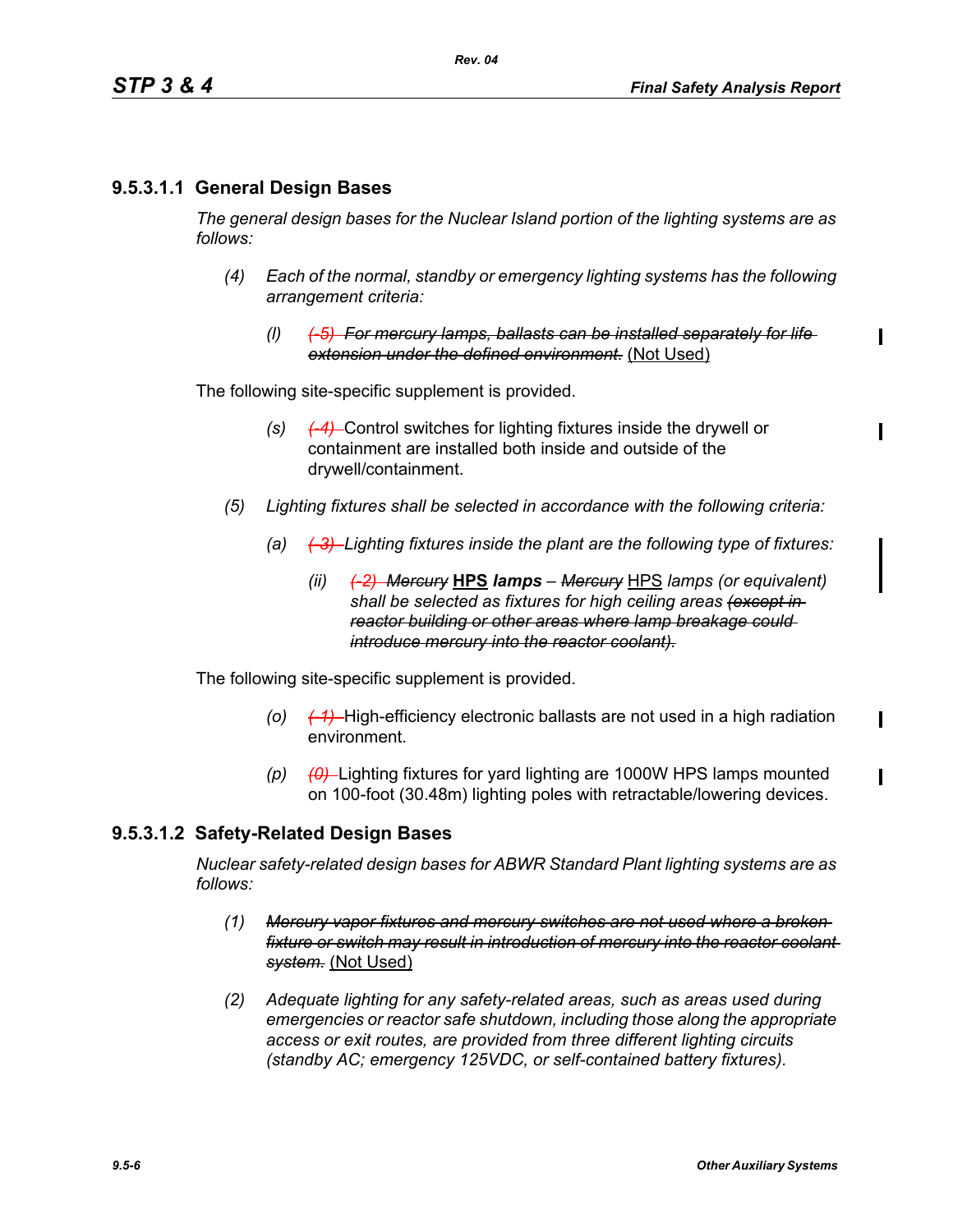# **9.5.3.2 System Description**

*Lighting fixtures that contain mercury are not used inside the Reactor Building or in any other location where broken fixtures may introduce mercury into the reactor coolant system.*

# **9.5.3.2.1 Normal (Non-Class 1E) Lighting**

The following site specific-supplement is provided.

Yard lighting is supplied at 480V from non-Class 1E sources. If this power is not available, power for the yard lighting will be automatically provided from the non-Class 1E CTG.

### **9.5.3.3 Inspection and Testing Requirements**

STD DEP Admin

*Since the normal standby and emergency lighting circuits are energized and maintained continuously, they require no periodic testing. However, periodic inspection and bulb replacement will be performed (Subsection 8.3.4.2.5* 8.3.4.25*). The guide lamps are capable of being tested and will be inspected and tested periodically to ensure operability of lights and switching circuits.*

#### **9.5.4 Diesel Generator Fuel Oil Storage and Transfer System**

STP DEP 9.5-6

#### **9.5.4.1.1 Safety Design Bases**

*(4) The diesel-generator fuel oil storage and transfer system is of Seismic Category I design. In addition, the storage tanks are separately located underground* in vaults, designed for stick gauge access *and are protected from damage by flying missiles carried by tornados and hurricanes, from external floods, and other environmental factors. The fill connection is located at grade elevation. The vent and sample connection are* is *located a little above the grade elevation. The fill and sample lines are capped and locked to prevent entry of moisture.* The fill and sample lines are also provided with locked-closed isolation valves. The vent is located above the maximum flood level. *Each vent is of fireproof goosenecked line with fine mesh screen to prevent access of debris.*

#### **9.5.4.2 System Description**

*The diesel-generator fuel oil storage and transfer system for each engine consists of a yard 7-day storage tank, a fuel oil day tank,* two *fuel oil transfer pump* pumps, located inside the storage tank, *suction strainer, duplex filter, instrumentation and controls, and the necessary interconnecting pipe and fittings. A bleed line returns excess fuel oil from the day tank for recirculation to the yard storage tank.* A gravity drain is supplied from the bottom of each of the yard storage tanks. These drains periodically remove any water accumulation and sediment from the tanks. The suction of the fuel oil transfer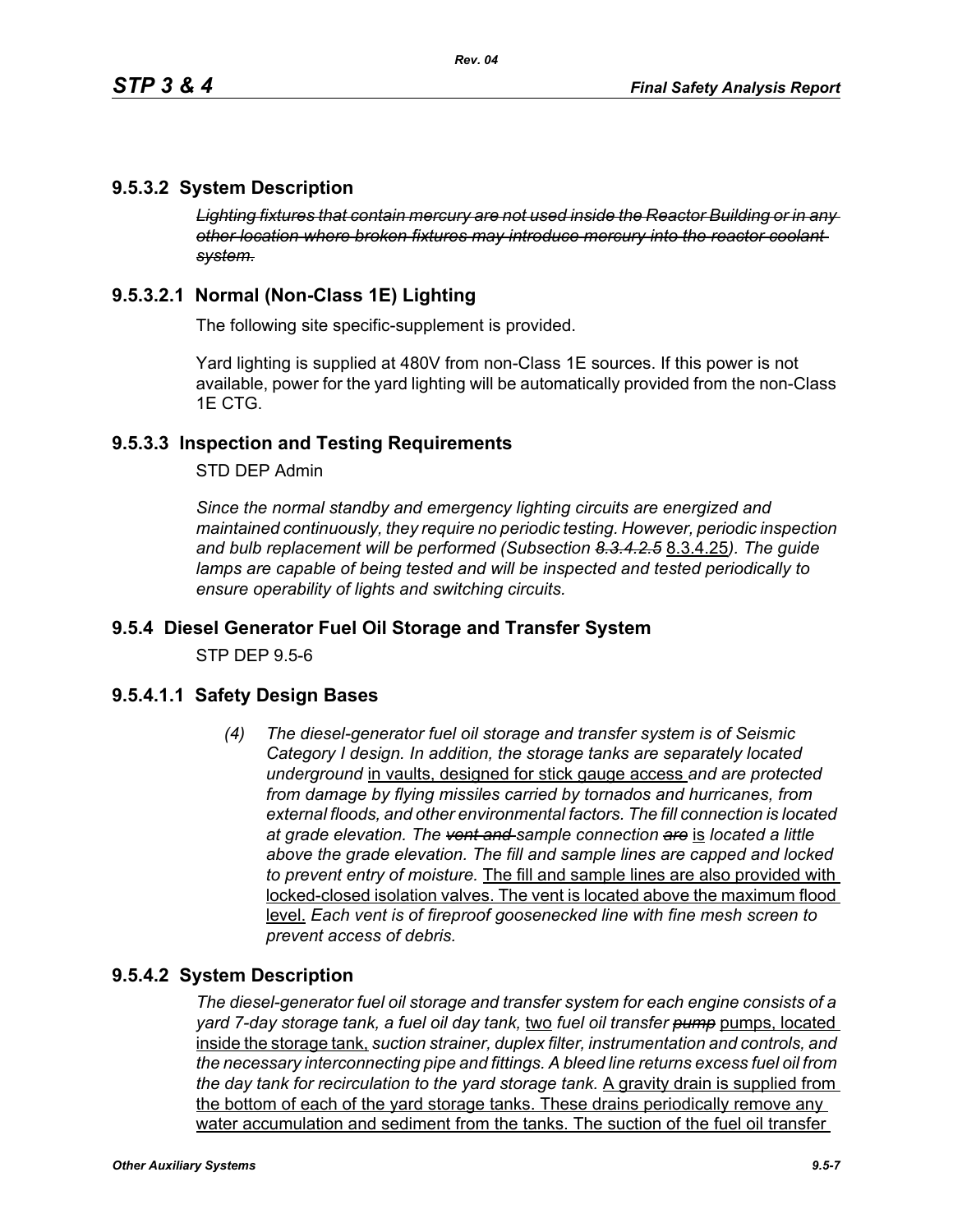pumps is elevated two to three inches above the tank low points to allow some tank volume for the settling of any water. *Day tank elevation is such that the engine fuel oil pump operates with flooded suction. The bottom of the day tank will never be lower than the pump suction centerline.*

#### **9.5.4.3 Safety Evaluation**

*The Seismic Category I portions of diesel-generator fuel oil piping will be* is *routed in tunnels between the storage tanks and the Reactor Building. The system will be* is *provided with a protection against external and internal corrosion. The buried portion of the* storage *tanks,* located in vaults, *and piping will be* are *provided with waterproof protective coating. and an impressed current-type cathodic protection, to control the external corrosion of underground piping system. The impressed current-type cathodic protection system will be designed to prevent the ignition of combustible vapors or fuel oil present in the fuel oil system, in accordance with Regulatory Guide 1.137, Paragraph C.1.g.*

#### **9.5.4.4 Tests and Inspections**

*Each fuel oil storage tank will be emptied and accumulated sediments be removed every 10 years to perform the ASME Section XI, Article IWD-2000 examination requirements.*

*In accordance with Regulatory Guide 1.137, periodic surveillance of cathodic protection for underground piping system will be provided, not to exceed a 12-month interval, to make sure that adequate protection exists. At intervals not exceeding 2 months, each of the cathodic protection rectifiers shall be inspected.* 

*New fuel oil will be tested for specific gravity, cloud point and viscosity and visually inspected for appearance prior to addition to ensure that the limits of ASTM D975 are not exceeded. Analysis of other properties of the fuel oil will be completed within two weeks of the fuel transfer.*

#### **9.5.5 Diesel-Generator Jacket Cooling Water System**

STD DEP 9.5-1

#### **9.5.5.4 Tests and Inspection**

*To ensure the availability of the diesel-generator cooling water system, scheduled inspection and testing of the equipment is performed in accordance with Regulatory Guide 1.108,* 1.9*, as part of the overall engine performance checks.*

# **9.5.10 Motor-Generator Set**

STD DEP 9.5-3

STD DEP 8.3-1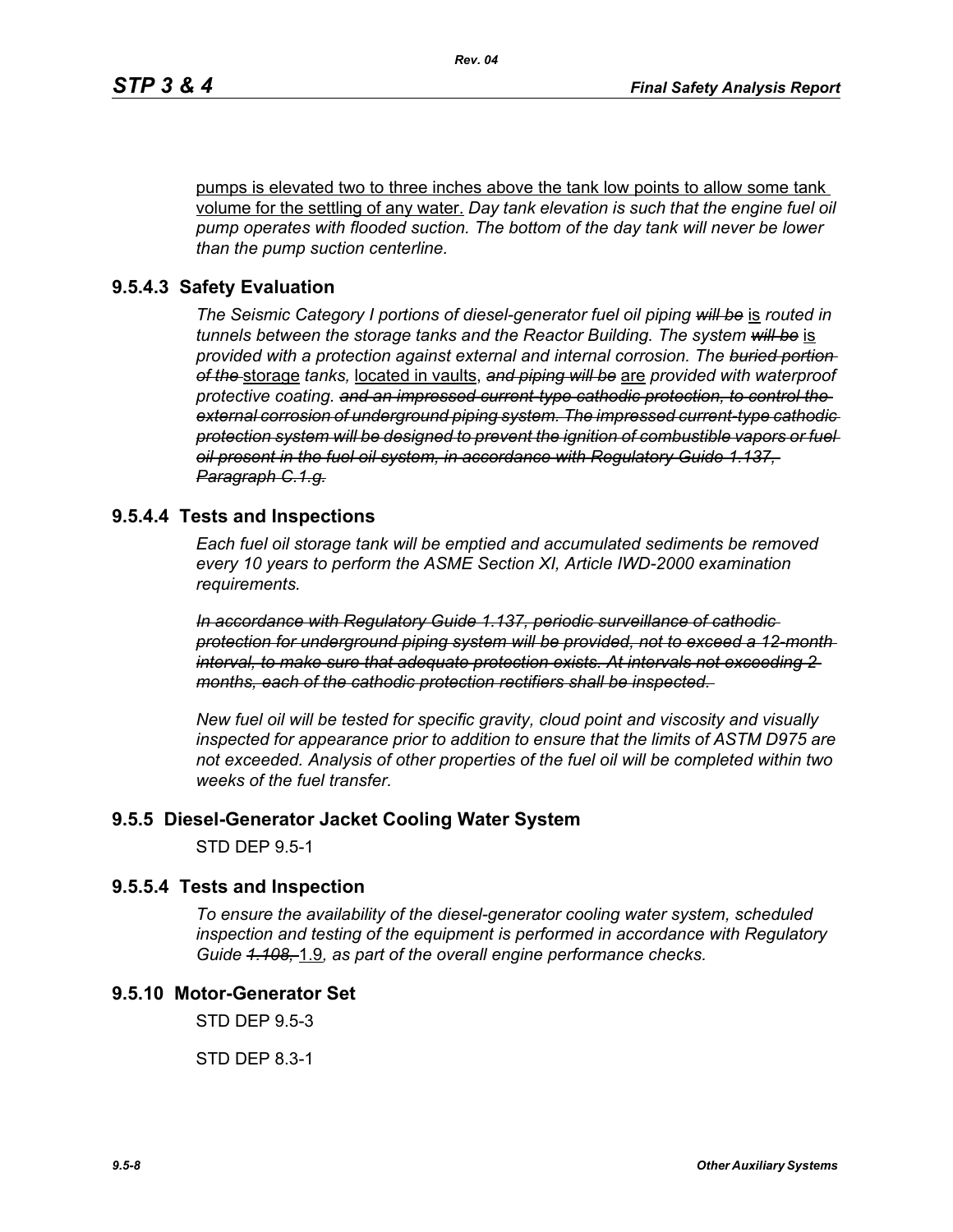# **9.5.10.2 System Description**

*Two MG sets are provided; each is connected to an independent 6.9* 13.8 *kV power bus. The individual power buses are separated from one another by unit auxiliary transformer* transformers *and circuit breakers. Each MG set is designed to provide constant voltage and constant frequency power to three adjustable speed drives (ASDs). These ASDs are the static converter devices which generate the appropriate variable voltage, variable frequency power to the connected RIPs.*

*Each MG set consists of the following components:*

- *(1) An induction motor.*
- *(2) A generator and excitation system. The exciter design is of brushless type.*
- *(3) A flywheel of appropriate moment of inertia to satisfy the pump speed coastdown requirements as specified in Subsection 9.5.10.1.*
- *(4) Control and protective circuits. The control circuit is designed to maintain generator output at a fixed voltage-to-frequency (V/f) ratio for optimum RIP speed modulation. Protective logic and circuits, monitoring instrument, annunciators, indicators, etc. are provided to protect the MG set components from being damaged by consequences of abnormal equipment operation.*

*The MG set does not interface directly with the ASD/RIP loads; it interfaces with the loads through three isolation* three vacuum circuit breakers (VCBs) and three ASD input *transformers*. *These isolation* Each VCB provides for automatic or manual disconnection of the associated ASD input transformer and ASD/RIP motor load from the generator power output. The ASD input *transformers provide two functions in the RIP power supply systems. They step down the MG set voltage output to the level compatible with the rectifier circuit* circuitry *in the ASD. Also, by phase-shifting the output of the three transformers by ±20 degrees among one another, a majority of the harmonic currents produced by the 6-pulse ASD converter is*are *canceled, thus preventing most of the negative-phase-sequence current from flowing back into the generator.*Also, by applying phase-shifting principles for the design of the ASD input transformers, the level of the harmonic currents produced by the three operating ASD converters are greatly reduced, as compared to the harmonic currents that would be produced by an equivalent single input transformer with an associated single 6-pulse type ASD converter design, thus minimizing the harmonic currents flowing back into the generator.

*The MG set will be started with no load. This is accomplished by first leaving all connected ASD loads in their tripped position* shutdown or tripped status. *The MG set motor is started by a control switch in the main control room, and accelerates directly to the rated speed. The connected ASD loads are then sequentially placed online by the control room operator through issuance of proper mode switch commands. The MG set output varies from no load to full load in accordance with the variable operating speed of the RIP's* RIPs . *Shutdown of the MG sets is the exact reverse of the startup.*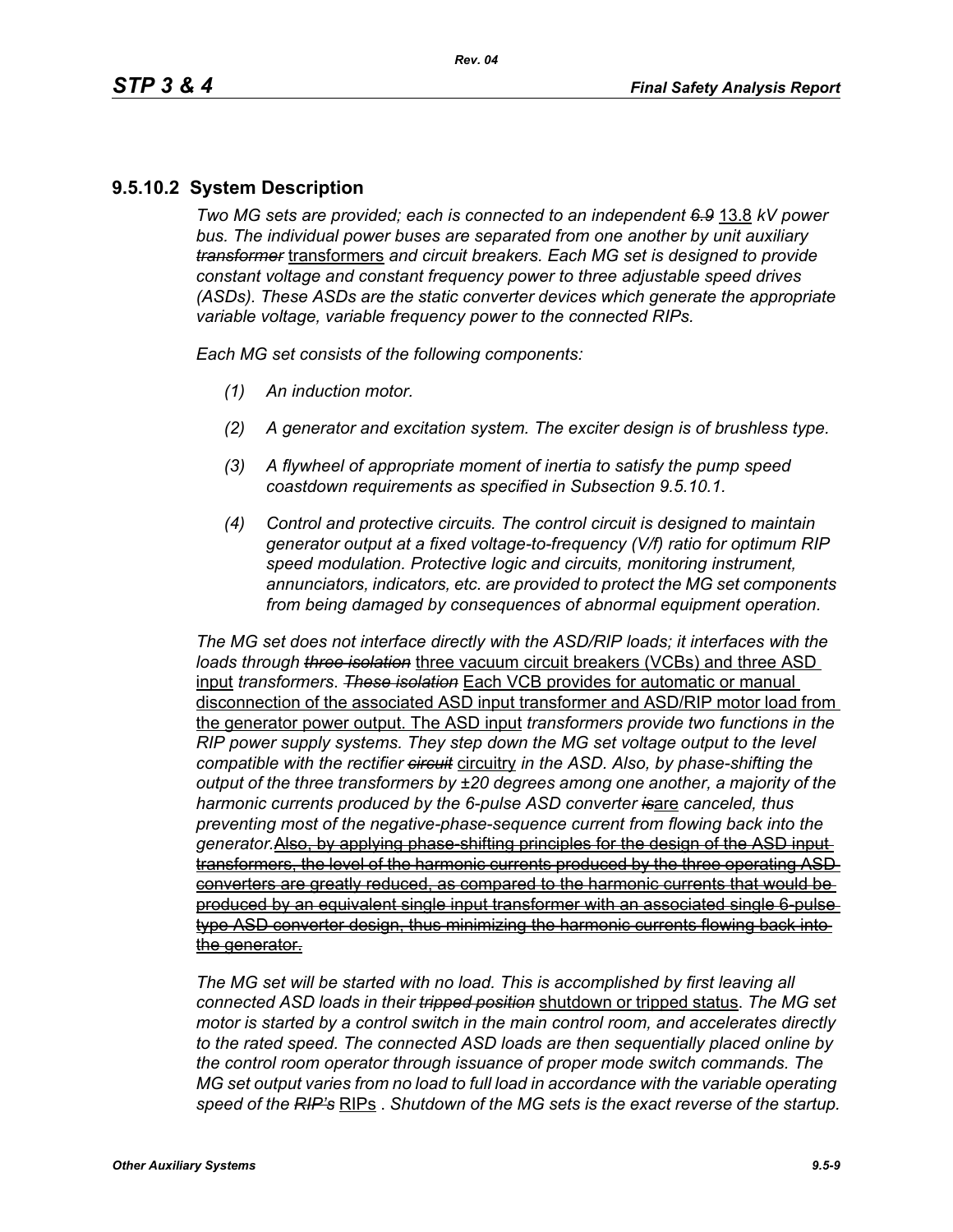# **9.5.11 Combustion Turbine/Generator**

STD DEP 8.3-1

# **9.5.11.1 Design Basis**

*The design bases of the equipment shall meet the following performance criteria:*

- *(1) The CTG unit shall automatically start, accelerate to required speed, reach nominal voltage and frequency, and begin accepting load within two-ten minutes of receipt of its start signal.*
- *(2) The CTG shall be capable of being manually connected to SBO shutdown loads (via any one of the Class 1E diesel generator buses) from the main control room within ten minutes from the beginning of the event. The CTG shall also be capable of being manually connected to the Class 1E buses. However, the CTG shall not be normally connected to plant safety buses nor require any external AC power to operate. There shall be two circuit breakers (one Class 1E and one non-class 1E) in series between the bus automatically* connected to the *CTG and each Class 1E bus.*
- *(4) The CTG shall have an ISO rating (continuous rating at 15°C and at sea level* site conditions*) of at least 9* 20 *MW, with nominal output voltage of 6.913.8 kV at 60 Hz.*

# **9.5.11.2 System Description**

*The CTG is designed to supply standby power to selected loads on any two of the three turbine building (Non-Class 1E) 6.9 4.16 kV buses which carry the plant investment protection (PIP) loads during LOPP events. The CTG automatically starts on detection of a voltage drop of ≤70% on its preselected PIP buses. When the CTG is ready to load, if the voltage level is still deficient, power is automatically transferred to the CTG.* 

*Manually controlled breakers also provide the capability of connecting the combustion turbine generator to any of the 6.9 4.16kV Class 1E buses if all other power sources are lost. The reconfiguration necessary to shed PIP and connect the CTG to a preselected bus for emergency shutdown loads can be accomplished from the main control room within 10 minutes of the onset of a postulated station blackout event. Thus, the CTG meets the requirements for alternate AC (AAC) source (per Regulatory Guide 1.155) such that a station blackout coping analysis is not required. The additional connection capability for the remaining Class 1E buses enable the operator to start and operate redundant shutdown loads and other equipment loads if necessary.*

- *(3) A reduction drive gear system between the turbine and generator.*Not Used.
- **9.5.12 Lower Drywell Flooder**

STD DEP 9.5-2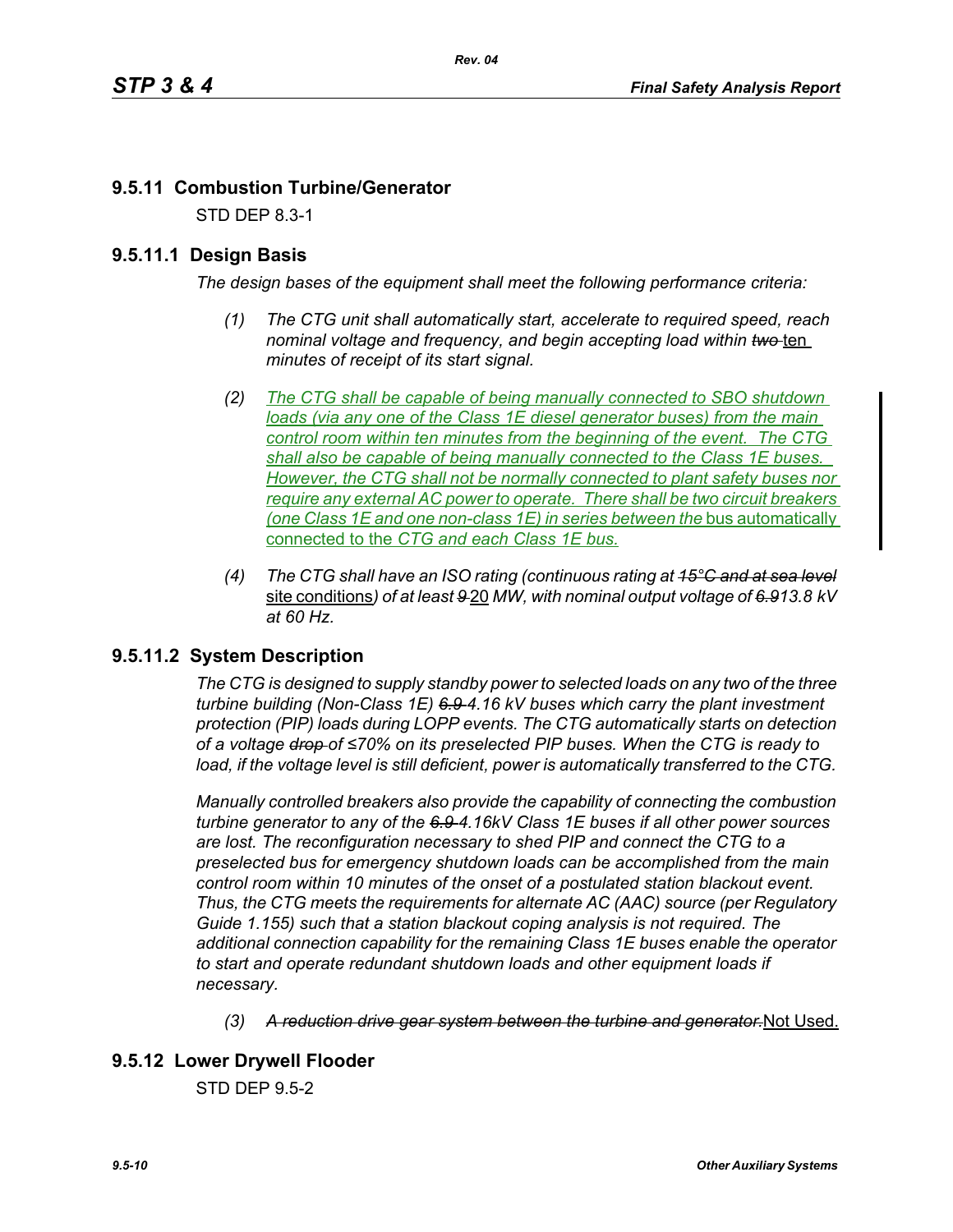# **9.5.12.1 Design Basis**

*The equipment shall meet the following performance criteria:*

- *(1) The LDF shall provide a flow path from the suppression pool to the lower drywell when the drywell air space <i>temperature reaches* a nominal temperature of *260°C.*
- *(2) The LDF shall distribute flow evenly around the circumference of the lower drywell.*

# **9.5.12.2 System Description**

*The LDF, shown schematically in Figure 9.5-3, provides a flow path for suppression pool water into the lower drywell area during severe accident scenario that leads to core meltdown, vessel failure, and deposition of molten corium on the lower drywell* floor. Molten corium is a molten mixture of fuel, reactor internals, the vessel bottom *head and control rod drive components. The flow path is opened when the lower drywell airspace temperature reaches 260°C* ± 10°C.

*The LDF consists of ten pipes that run from the vertical pedestal vents into the lower drywell. Each pipe contains* has an isolation valve and *a fusible plug valve connected to the end of the pipe that extends into the lower drywell by a flange. The fusible plug valves open when the drywell air space (and subsequently the fusible plug) temperature reaches 260°C* ± 10°C. *When the fusible plug valves open, a minimum of 10.5 L/s of suppression pool water will be supplied through each flooder pipe (105 L/s total) to the lower drywell to quench the corium, flood the lower drywell and remove corium decay heat, which is estimated at 1% of rated thermal power. The flow rate is*  based on a minimum hydrostatic head of 200 mm above the flooder pipe inlet *centerline and takes the frictional losses through the flooder pipe and fusible plug valve into account.*

*The fusible plug valves are made from flanges welded to the end of the vent inside the lower drywell area. The inner diameter of the pipe is slightly enlarged to accommodate a stainless steel separation disk, an insulating disk and fusible metal. The stainless steel disk prevents suppression pool water from corroding the plug material. The insulating disk thermally insulates the fusible metal from the wetwell water to assure that the fusible metal is not cooled by wetwell water and prevented from melting during the severe accident high lower drywell temperature conditions. Teflon was selected for the insulating disk because it has a softening temperature of 400°C and a maximum continuous operating temperature of 288°C, both of which are above the plug melting temperature. Furthermore, teflon has high chemical resistance and will not adhere to the stainless steel plug or the fusible plug. The end of the fusible plug valve is covered*  with a plastic cover that has a low melting point. The purpose of the cover is to avoid*corrosion of the fusible metal material and to assure that any toxic components from the fusible metal material that might be released do not escape into the lower drywell area during normal plant operation.* The fusible plug valves open fully, and stay open when the air surrounding the fusible plug valves reaches  $260^{\circ}C + 10^{\circ}G$ . Opening of the valves is triggered by a temperature sensitive fusible plug (or fusible link) that melts

 $\blacksquare$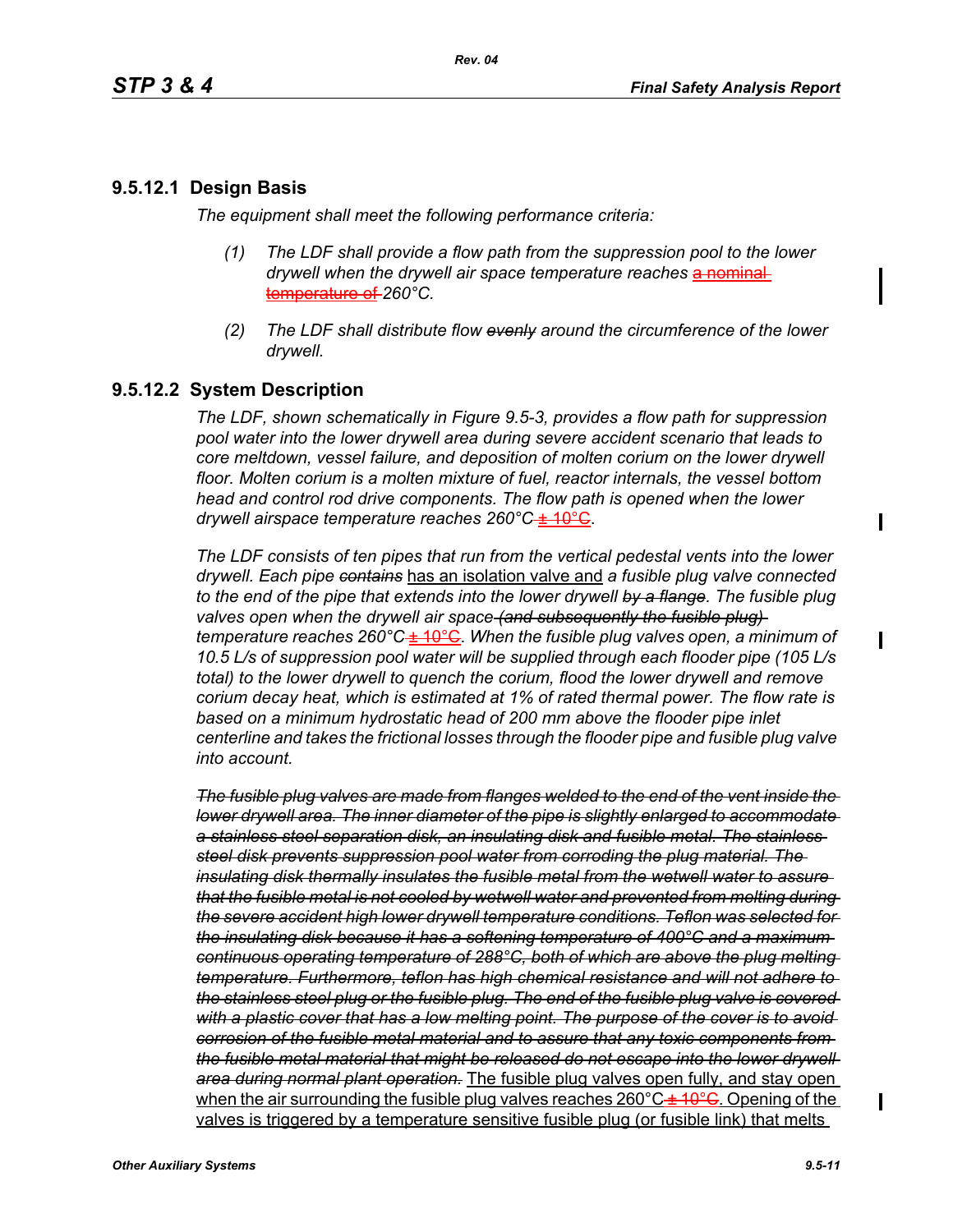when the surrounding air in the lower drywell reaches the opening temperature of 260°C nominal. The temperature sensitive fusible material is isolated from the thermal effects of the suppression pool water inside the fusible plugs as required, to assure consistent operation when the 260°C-nominal opening temperature is reached. The fusible plug valves are not pressure relief valves. The pressure retaining portions of the fusible plug valves that contact the suppression pool water are made from stainless steel materials. The seals and gaskets used are compatible with suppression pool water at the design pressure and temperature listed in Subsection 9.5.12.3.1. The fusible plug valves have zero leakage under all operating and accident conditions, until the surrounding air temperature reaches 260°C  $\pm 10^{\circ}$ G. The temperature sensitive fusible material is protected or isolated, as required, from the following: moisture and humidity in the lower drywell, contact with personnel or equipment in the lower drywell, or release of any toxic components to the lower drywell (except during heat-up to 260°C).

# **9.5.12.3 Safety Evaluation**

#### **9.5.12.3.1 General Evaluation**

The fusible plugs are passive, safety-related components, whose design function is to remain closed to maintain the suppression pool pressure boundary during all operating conditions, including a Design Basis Accident. but They are non-ASME Code components due to their application and function of openingto open during a Beyond Design Basis Accident at a set temperature (260°C<del>± 10°C</del>).

*The fusible plug is required to open fully when the outer metal temperature of* air surrounding *the valve reaches 260°C* ± 10°C *during a severe accident and to pass a minimum of 10.5 L/s with 375 mm of water above the valve inlet* flange.

*A plastic cover on the valve outlet seals the valve from the intrusion of moisture that could cause corrosion of the fusible metal material. The plastic cover has a melting point below 130°C and greater than 70°C and is required to melt completely or offer minimal resistance to valve opening when the opening temperature is reached.*

# **9.5.12.4 Testing and Inspection Requirements**

*No testing of the LDF system will be required during normal operation. During refueling outages, the following surveillance would be required:*

- *(1) During each refueling outage, verify that there is no leakage from the fusible plug valve flange or outlet when the suppression pool is at its maximum level*
- *(2) Once every two refueling outages, lower suppression pool water level or plug the flooder pipe inlet and replace two fusible plug valves. Test the valves that were removed to confirm their function. This practice follows the precedent set for inservice testing of Standby-Liquid Control System (SLCS) explosive valves in earlier boiling water reactors.*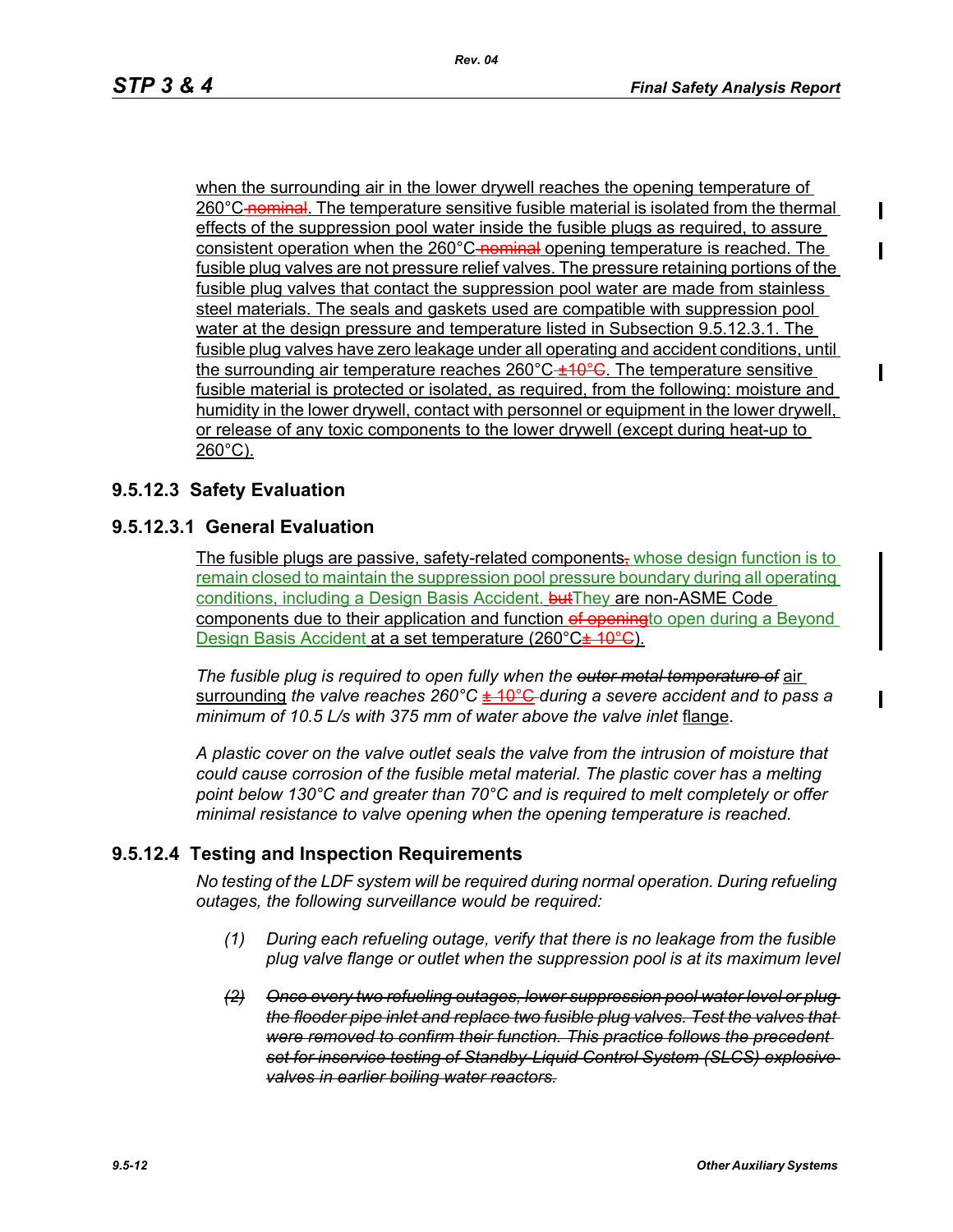(2) Once every two refueling outages, two of the fusible plugs valves are tested to demonstrate proper opening function and triggering of the opening at the proper temperature. These tests may be performed together or separately, and the two fusible plug valves tested (or temperature sensitive materials) will be replaced.

# **9.5.13 COL License Information**

# **9.5.13.1 Contamination of the Diesel Generator Combustion Air Intake**

The following site-specific supplement addresses COL License Information Item 9.18.

Measures will be undertaken prior to and subsequent to testing of the diesel generators to restrict contaminating substances from the STP site which may be available to the diesel generator air intakes. (COM 9.5-3)

#### **9.5.13.2 Use of Communication System in Emergencies**

The following standard supplement addresses COL License Information Item 9.19.

Procedure(s) for use of the plant communication system in emergencies including from RSS in the event of a main control room fire will be developed prior to fuel load. These procedures will be developed consistent with the plant operating procedure development plan in Section 13.5. (COM 9.5-4)

#### **9.5.13.3 Maintenance and Testing Procedure for Communication Equipment**

The following standard supplement addresses COL License Information Item 9.20.

Procedure(s) for maintenance and testing of the plant communication systems will be developed prior to fuel load. These procedures will be developed consistent with the plant operating procedure development plan in Section 13.5. (COM 9.5-5)

#### **9.5.13.4 Use of Portable and Hand Light in Emergency**

The following standard supplement addresses COL License Information Item 9.21.

The design of the lighting system complies with BTP CMEB 9.5-1, position C.5.g (1) and (2) as discussed below.

Suitable fixed and portable emergency lighting devices are available as follows:

- (1) Fixed self-contained lighting consisting of fluorescent or sealed-beam units with individual 8-hour minimum battery power supplies are available in areas that must be manned for safe shutdown and for access and egress routes to and from all fire areas. Safe shutdown areas include those required to be manned if the control room must be evacuated.
- (2) Suitable sealed-beam battery-powered portable hand lights are available for emergency use by the fire brigade and other operations personnel required to achieve safe plant shutdown.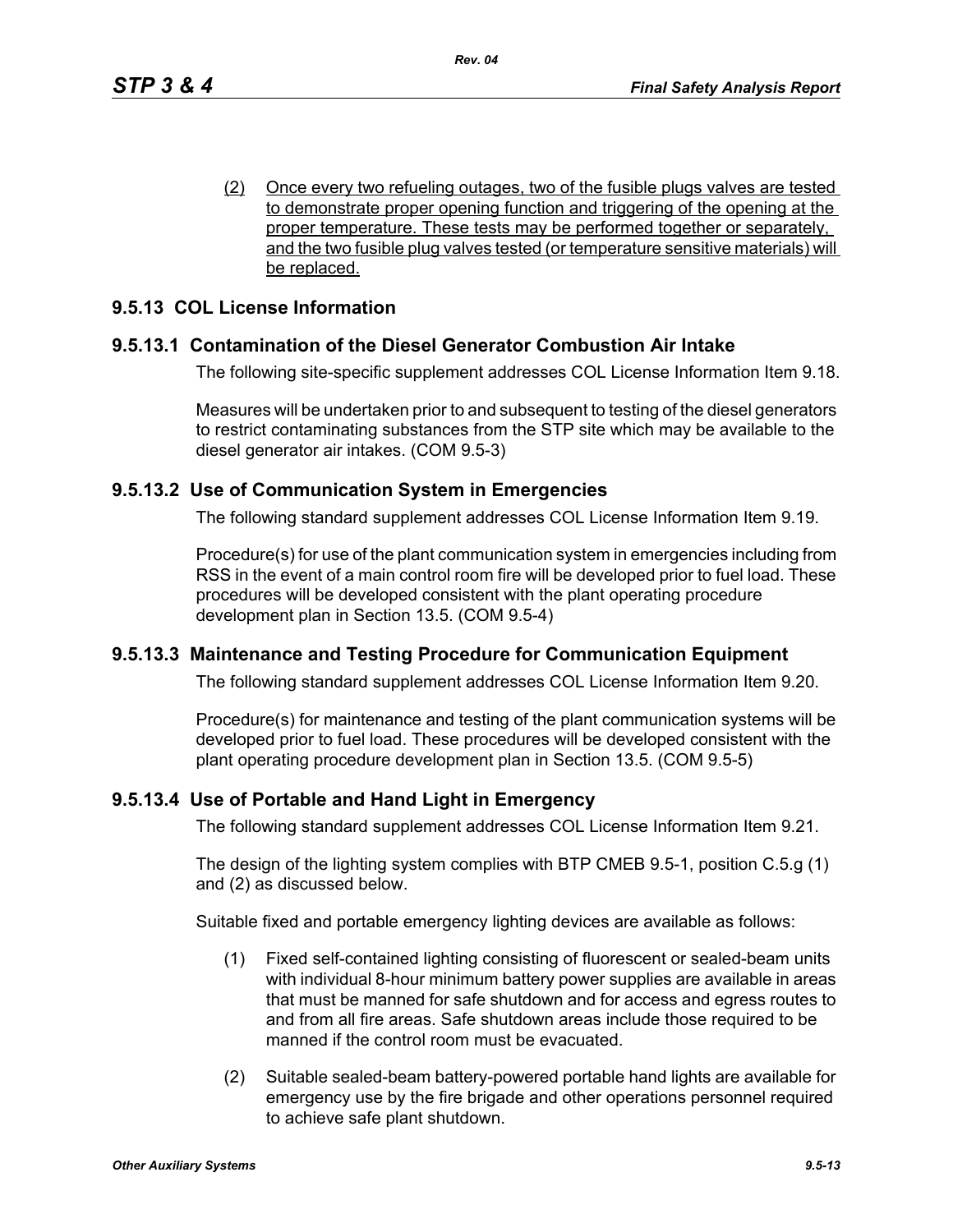# **9.5.13.5 Vendor Specific Design of Diesel Generator Auxiliaries**

The following standard supplement addresses COL License Information Item 9.22.

The as-built diesel generator support systems (i.e., the Diesel Generator Fuel Oil System, the Diesel Generator Cooling Water System, the Diesel Generator Starting Air System, the Diesel Generator Lubrication System, the Diesel Generator Combustion Air Intake and Exhaust System) will be reviewed for any differences in design from those discussed in Subsections 9.5.4 through 9.5.8 of the reference ABWR DCD, respectively. The FSAR will be updated in accordance with 10 CFR 50.71(e) to identify any departures. (COM 9.5-6)

In accordance with 10 CFR 50.71(e), the FSAR will be updated to provide the following as-built information:

- (1) Not Used
- (2) Provision for stick gauges on fuel storage tanks for the Diesel Generator Fuel Oil Storage and Transfer System.
- (3) A description of engine cranking devices for the Diesel Generator Starting Air System (Subsection 9.5.6.).
- (4) Duration of cranking cycle and number of engine revolutions per start attempt for the Diesel Generator Starting Air System (Subsection 9.5.6.).
- (5) Lubrication system design criteria (pump flows, operating pressure, temperature differentials, cooling system heat removal capabilities, and electric heater characteristics) for the Diesel Generator Lubrication System (Subsection 9.5.7.).
- (6) Selection of a combustion air flow capacity sufficient for complete combustion in the Diesel Generator Combustion Air Intake and Exhaust System (Subsection 9.5.8.).
- (7) Volume and design pressure of air receivers (sufficient for 5 start cycles per receiver) for the Diesel Generator Starting Air System (Subsection 9.5.6.).
- (8) Compressor size (sufficient discharge flow to recharge the system in 30 minutes or less) for the Diesel Generator Starting Air System (Subsection 9.5.6.).

#### **9.5.13.6 Diesel Generator Cooling Water System Design Flow and Heat Removal Requirements**

The following standard supplement addresses COL License Information Item 9.23.

In accordance with 10 CFR 50.71(e), the FSAR will be updated to provide the following as-built information: the design flow and heat removal requirements for the Diesel Generator Cooling Water System (Subsection 9.5.5.), including the design heat removal capacities of all the coolers and heat exchangers in the system. (COM 9.5-7)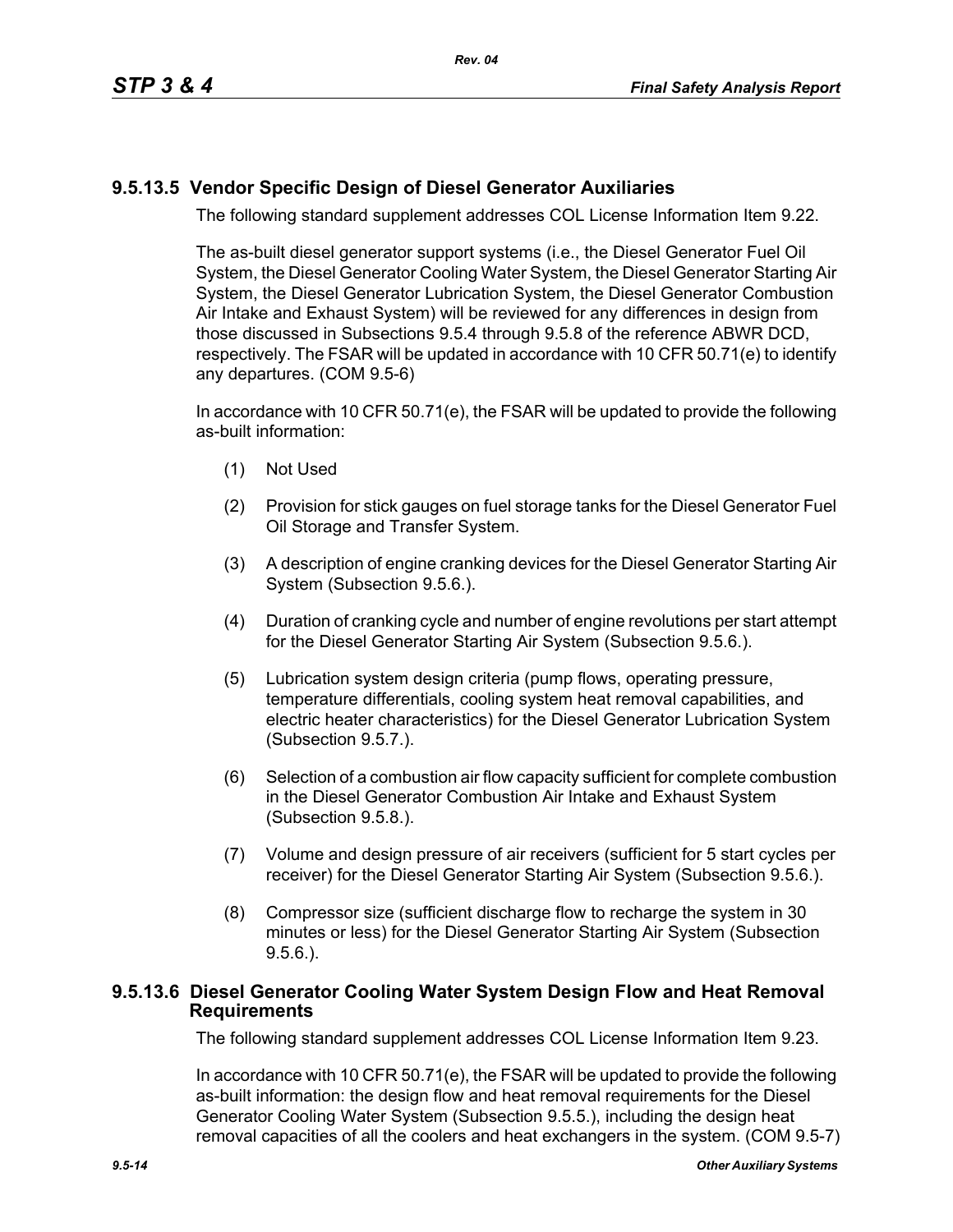In accordance with 10 CFR 50.71(e), the FSAR will be updated to provide the following as-built information:

- (1) Type of jacket water circulating pumps (i.e., motor-driven or others) (Subsection 9.5.5).
- (2) "Amot" brand or equal type of temperature sensor (per NUREG/CR-0660, Page V-17, Recommendation under Item 4).
- (3) Expansion tank capacity (Subsection 9.5.5).
- (4) NPSH of jacket water circulating pump (Subsection 9.5.5).
- (5) Cooling water loss estimates (Subsection 9.5.5).

#### **9.5.13.7 High Energy Piping Penetration Seals**

The following site-specific supplement addresses COL License Information Item 9.24.

STP high energy piping penetrations through 3-hour fire rated walls will be provided with 3-hour fire-rated penetration seals in accordance with a nationally recognized laboratory tested and approved assemblies. Actual construction of a specific tested penetration seal assembly will be made after field verification of the dimensions, configuration, and orientation of the as-constructed penetration with all penetrating pipes and other commodities identified.

Tested penetration seal assembly design ratings normally include sealing product qualifications for high temperature exposure and some limited lateral movement of the penetrating items. For high energy piping penetrating fire barriers, fire rated boot seals with annular thermal insulation for high temperature pipe applications that include lateral or axial movement may be used.

Should the criteria requirements for the specific penetration seal exceed the design ratings of the tested assembly, a substitute will be adequate to withstand the hazards associated with the area, based on an equivalency engineering evaluation established by a qualified fire protection engineer. Fire endurance and performance qualification testing of the products, assembly or portions thereof may be performed to support the equivalency engineering evaluation. Appropriate test methodology and acceptance criteria will be established for the proposed equivalent penetration seal assembly construction. ASTM E 814 Standard Test Method for Fire Tests of Through-Penetration Fire Stops, 1994 edition and NFPA 251 Standard Methods of Tests of Fire Resistance of Building Construction and Materials, 2006 edition will be used as appropriate. STP structural fire barriers and penetration fire barriers testing and qualifications, fire endurance testing methods and acceptance criteria are consistent with Regulatory Position C.4.2.1.5 in RG 1.189, Revision 1.

#### **9.5.13.8 Diesel Generator Requirements**

The following site-specific supplement addresses COL License Information Item 9.25.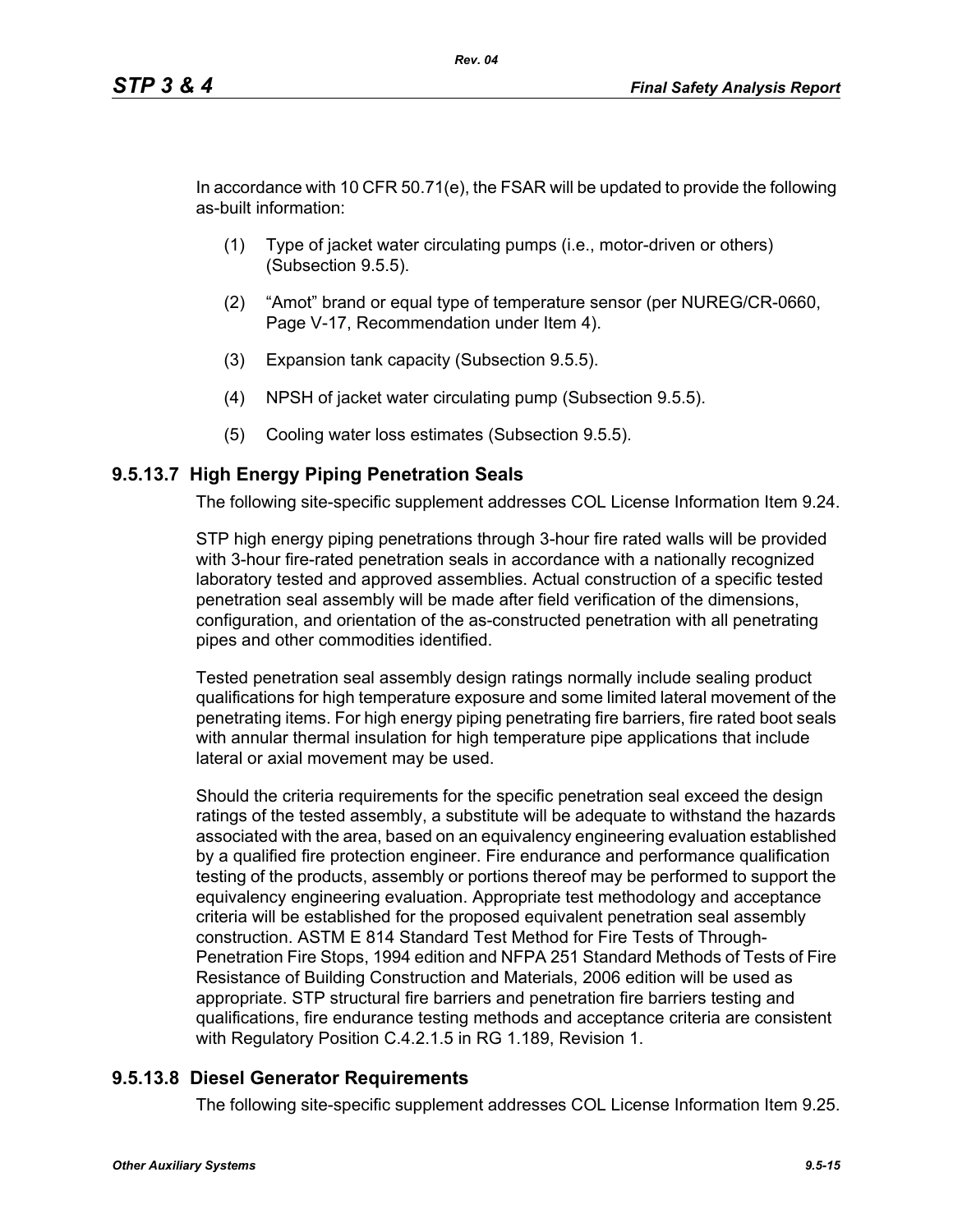*Rev. 04*

- (1) Diesel Generator procedures will be provided that require loading of the engine up to a minimum of 40% of full load (or lower per manufacturer's recommendation) for 1 hour following up to 8 hours of continuous no-load or light-load operation. (COM 9.5-8)
- (2) The vendor-specific design for the Diesel Generator Starting Air System will be reviewed to assure it meets NUREG/CR-0660 Recommendations 2.a and 2.b. All contactors and relays will have dust tight enclosed contacts of the bifurcated type as manufactured by Struthers-Dunn or equal. All contactors and relays for the Diesel Generator equipment will be enclosed in dust-tight steel cabinets having fully gasketed doors and other openings. Other equipment which may have louvers for ventilation, such as the static exciter cabinets, will also have dust-tight gasketed doors and filter equipped louvers of sufficient number for proper cooling and protection of the field flasher contacts.

STP will adhere to NUREG/CR-0660 Recommendation 2.d by periodically wetting the ground where construction work is being done adjacent to an operating power plant to reduce blowing dust and dirt.

STP will adhere to NUREG/CR-0660 Recommendation 5 by using concrete or masonry type paint on the floors of all rooms of the Diesel Generator units which may house any electrical contactors, relays, circuit breakers or other devices having electrical contacts which are part of the Diesel Generator systems. (COM 9.5-9)

(3) See Subsection 8.3.4.2 for a discussion of diesel generator no-load or lowload operation.

#### **9.5.13.9 Fire Protection Program for Protection of Special Fire Hazards Exposing Areas Important to Safety**

The following site-specific supplement addresses COL License Information Item 9.26.

Applicable fire protection program elements for the Main Transformer, Equipment Entry Lock, Fire Protection Pump House and Ultimate Heat Sink comply with Regulatory Position C.7 in RG 1.189, Revision 1. Applicable fire protection program elements include, but are not limited to, the control of combustibles, incorporation of fire protection systems and features into the facility design, fire related administrative controls and pre-installation and post-installation inspections and testing.

(1) Outdoor oil-filled main transformers have oil spill confinement features or drainage away from the buildings. Transformers are located at least 50 feet from the building, or building walls within 50 feet of oil-filled transformers have no openings and have a fire resistance rating of at least 3 hours. Flammability rating of the transformer oil is the best available in the industry. Oil-filled transformers are also protected by a fixed deluge water spray system in accordance with NFPA 15, Water Spray Fixed Systems for Fire Protection.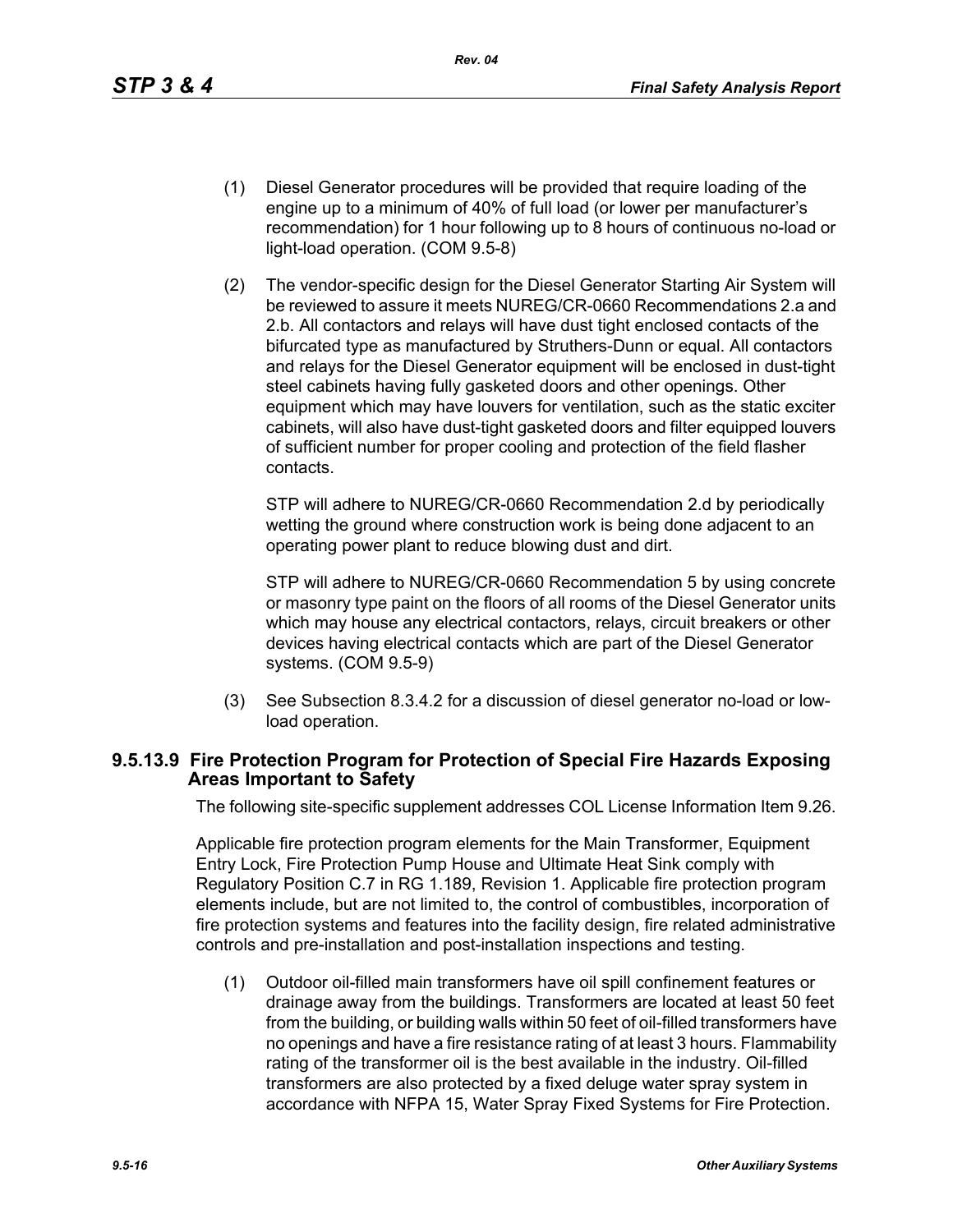- (2) Equipment Entry Lock or Large Component Entrance Building, shown in ABWR DCD Figure 1.2-8, Reactor Building Arrangement Plan at Elevation 12300mm, is a 3-hour fire resistant structure adjacent to but independent from the Reactor Building. The airlock door between the Equipment Entry Lock and the Reactor Building is airtight and fire resistant. The Large Component Entrance Building is protected by fire detection and alarms to annunciate a fire condition at the Main Control Room and automatic water sprinkler. Fire administrative controls will be implemented for access control and combustible storage in the building to assure that in-situ combustible loading is negligible and transient combustibles are reduced. Administrative Controls prevent potential ignition sources.
- (3) The Fire Protection Pump House is located remote from any structures onsite and is therefore protected from the effects of a fire, should it occur. The electric motor-driven fire pump is separated by a 3-hour fire barrier from the diesel engine-driven fire pump installation, so the fire pumps are not subject to a common failure due to a single fire event inside the pump house. The fire protection pump house is protected by automatic water sprinklers, in addition to a fire detection and alarm system that annunciates a fire event in its incipient stage in the Control Room. Fire pumps installation and postinstallation periodic inspections and testing comply with Regulatory Position 3.2.2 in RG 1.189, Revision 1 and applicable NFPA Standards.
- (4) The Ultimate Heat Sink (UHS) consists of three redundant trains of counterflow mechanically induced draft cooling towers. The cooling towers have a substantial reinforced concrete housing construction with noncombustible fill. The cooling towers are located with a significant physical separation distance from any structures onsite so that the UHS will not see the impact of a fire, should it occur. Wildfire hazards do not exist at the STP 3 & 4 site. Fire protection of the UHS is in accordance with NFPA 214, Standard for Water-Cooling Towers. The RSW pump house is provided with area fire detection in accordance with NFPA 72, National Fire Alarm Code, with manual fire protection provided by portable fire extinguishers located and installed per NFPA 10, Standard for Portable Fire Extinguishers. Additional manual fire fighting protection is also provided by area yard hydrants located and installed per NFPA 24, Standard for the Installation of Private Fire Service Mains and Their Appurtenances.

See Subsection 9.5.13.18 for discussion of safe shutdown following a complete burnout of a fire area/division.

#### **9.5.13.10 HVAC Pressure Calculations**

The following standard supplement addresses COL License Information Item 9.27.

HVAC systems described in ABWR DCD Subsection 9.5.1.1.6 are designed with features for the dual purpose of HVAC and smoke control. The building HVAC system, when operating in smoke removal mode, is designed and calculated to achieve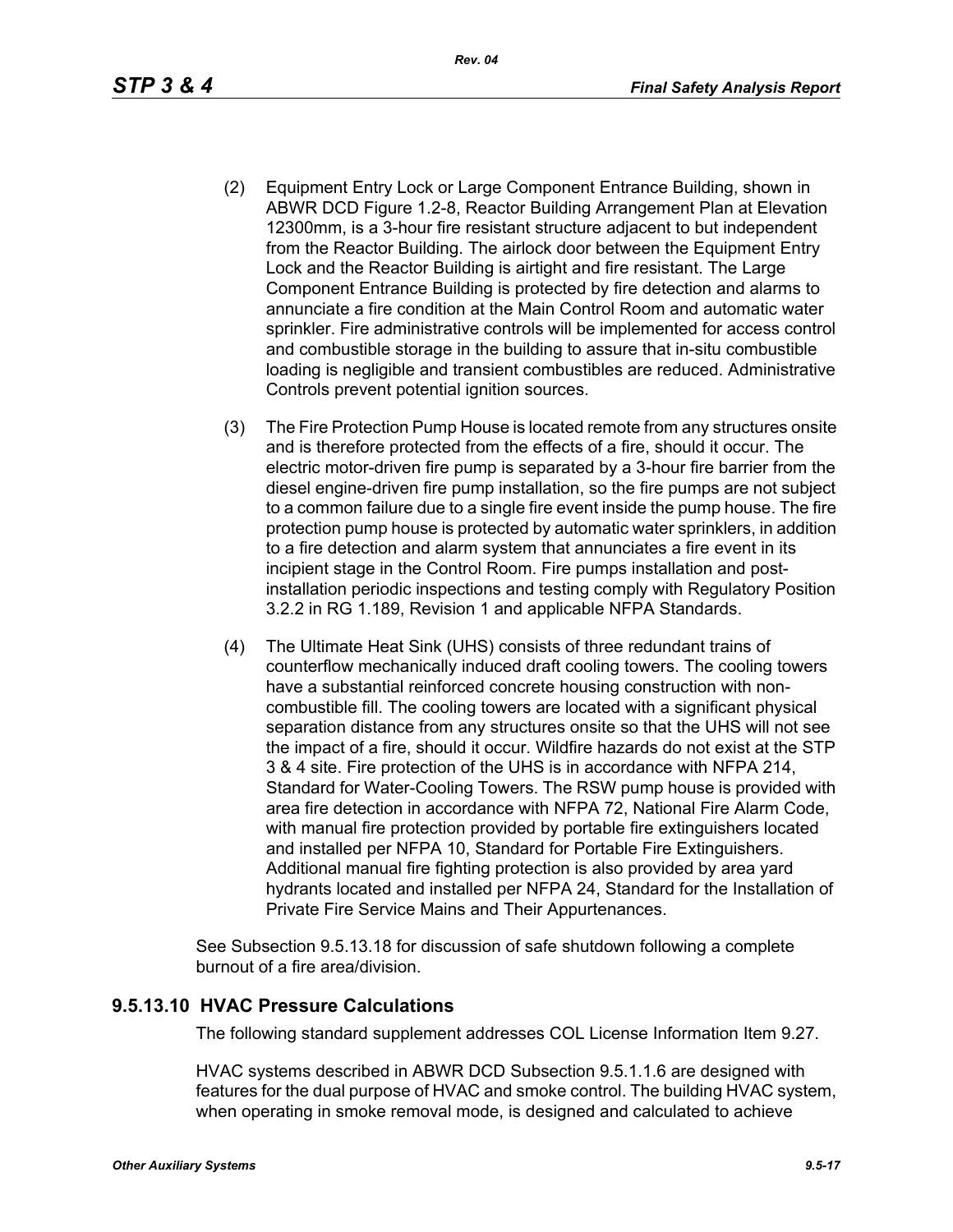directional flows into the smoke removal path in order to preclude migration of products of combustion into clean areas external to the fire-affected area.

HVAC pressure calculations that establish ambient pressure distribution within the building spaces exist following HVAC equipment procurement and as-built ductwork routing. The pressure calculations incorporate HVAC ducted and non-ducted intercompartment HVAC airflows and the resulting ambient pressurization. In-filtrations or ex filtrations through cracks and openings are addressed in the calculations. The method described in Appendix A of NFPA 92A will be used to determine the required differential pressure valvue during the detailed design phase. (COM 9.5-10)

A pre-operational test procedure and acceptance criteria, as recommended in NFPA 92A Chapter 4 to confirm the capability of the smoke control mode of the HVAC systems as designed and calculated will be developed. Pre-operational testing of HVAC systems, that includes verification of its performance and confirmation of the required differential pressure in smoke removal mode will be performed prior to fuel load. (COM 9.5-17)

# **9.5.13.11 Plant Security Systems Criteria**

The following site-specific supplement addresses COL License Information Item 9.28.

The evaluation to ensure that the plant security system design does not create the potential for adverse impacts on plant operations, testing, and maintenance and that communications coverage with security alarm stations, is accomplished as a component of the in-process engineering design effort and specification development for the plant security systems.

This evaluation will depend in part on a program for issuance and control of vital area keys to those operations personnel relied upon for unrestricted plant access for both normal and emergency local operation including access by members of the fire brigade. When necessary, operations personnel provided vital area keys are available to support other departments in achieving timely access for emergency maintenance, testing and health physics activities.

Communications coverage from all areas of the nuclear island to the central and secondary alarm stations will be evaluated and, to the extent practical, provided. Based on STPNOC experience with Unit 1 & 2 there are a limited number of areas, such as high radiation areas or inside the inerted primary containment, where communications coverage is not practical. (COM 9.5-16).

Relevant design provisions include:

 The potential for use of portable security radios to interfere with plant monitoring equipment or for electromagnetic interference to adversely impact the as-built security alarm or access systems is addressed as part of the comprehensive Electromotive Compatibility (EMC) compliance plan discussed in Tier 1 Section 3.4.B and associated ITAAC in Table 3.4, Design Commitment No. 12.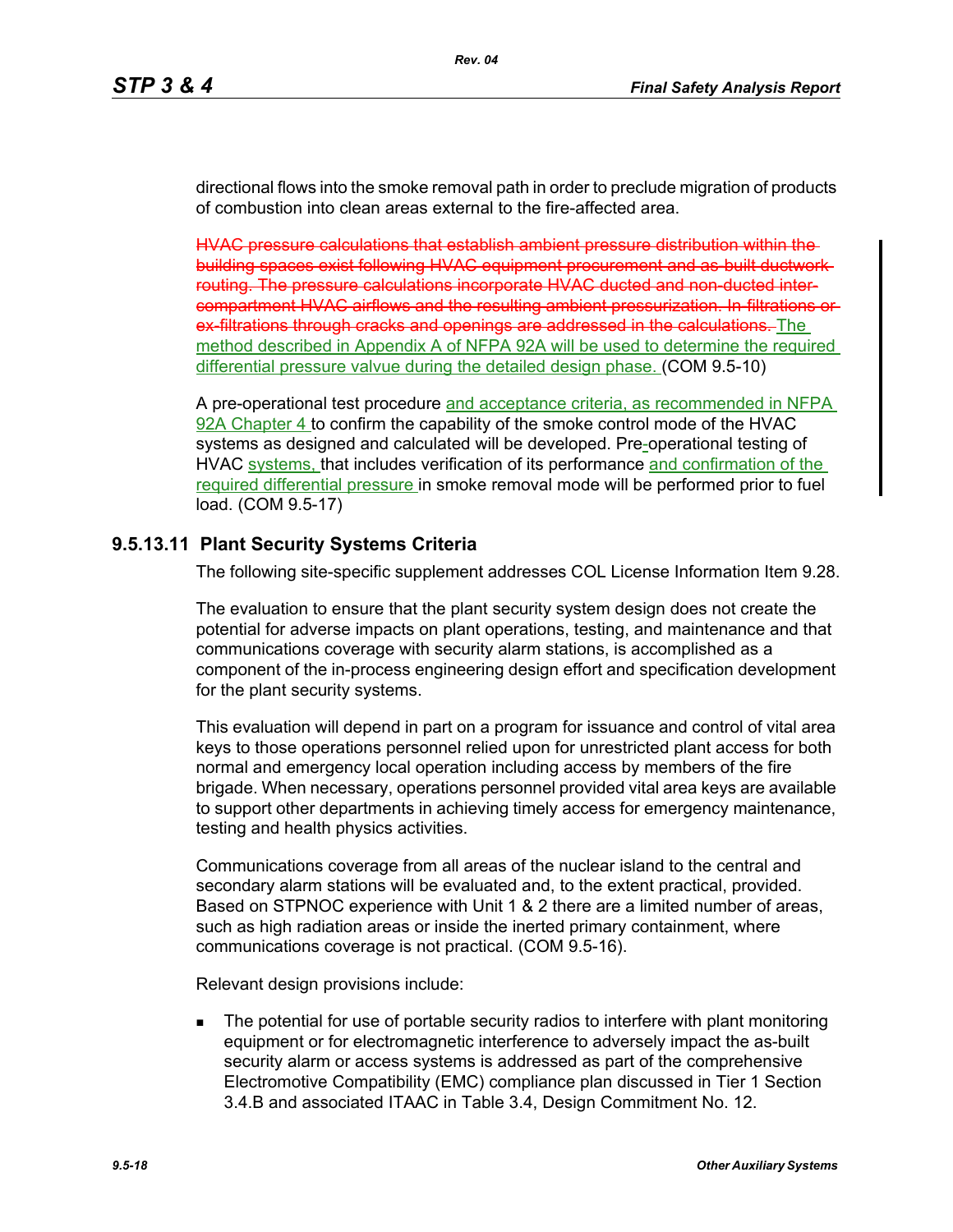■ The STP 3 & 4 design utilizes the alternate AC combustion turbine generator (CTG) to provide emergency backup power to security lighting in the minimum isolation zone and the protected area. The CTG and related auxiliaries, including fuel oil tanks, are located wholly within the protected area and are therefore not subject to sabotage from outside the protected area. No additional evaluation is required.

# **9.5.13.12 Not Used**

#### **9.5.13.13 Diesel Fuel Refueling Procedures**

The following standard supplement addresses COL License Information Item 9.30.

Procedures to verify that the day tank is full prior to refilling the storage tank will be developed following procurement of equipment but prior to fuel load. This procedure will reduce the possibility of sediment obstruction of fuel lines and harmful impacts on diesel generator operation. (COM 9.5-11)

# **9.5.13.14 Portable and Fixed Emergency Communication Systems**

The following site-specific supplement addresses COL License Information Item 9.31.

The design of the portable radio communication system and the fixed emergency communication system complies with BTP CMEB 9.5-1, position C.5.g (3) and (4) as discussed below.

Emergency communications for STP 3 & 4 are discussed in the Emergency Plan. The communication system is designed in such a way that at any given moment, adequate onsite and offsite portable and fixed communication means are available for both normal and emergency conditions. The STP 3 & 4 communication system consists of the following systems and special equipment and communication lines:

#### *Telephone System*

This system provides a means for routine and emergency communications between plant personnel, and with outside agencies for safe plant operation, fire fighting administration, and shutdown of the plant. Includes onsite PBX (private branch exchange) telephone system, private business lines, trunk connections with local telephone utility central office, multiplexed telephone circuits through the CenterPoint Energy private regional microwave system, two EPBX (electronic private branch exchange) switching facilities in Nuclear Support Center (NSC) and the Emergency Operations Facility (EOF). Each fire area containing safe shutdown equipment shall, as a minimum, have one fixed telephone.

#### *Portable Radio Communications System*

This system is comprised of two way radio and radio paging systems. The two way radio system provides wireless communications within the plant, and with offsite agencies for safe operation, fire fighting, security, administration, and shutdown of the plant. The radio paging system provides radio paging to individuals or groups in one or more or all plant areas simultaneously. The plant portable radio communications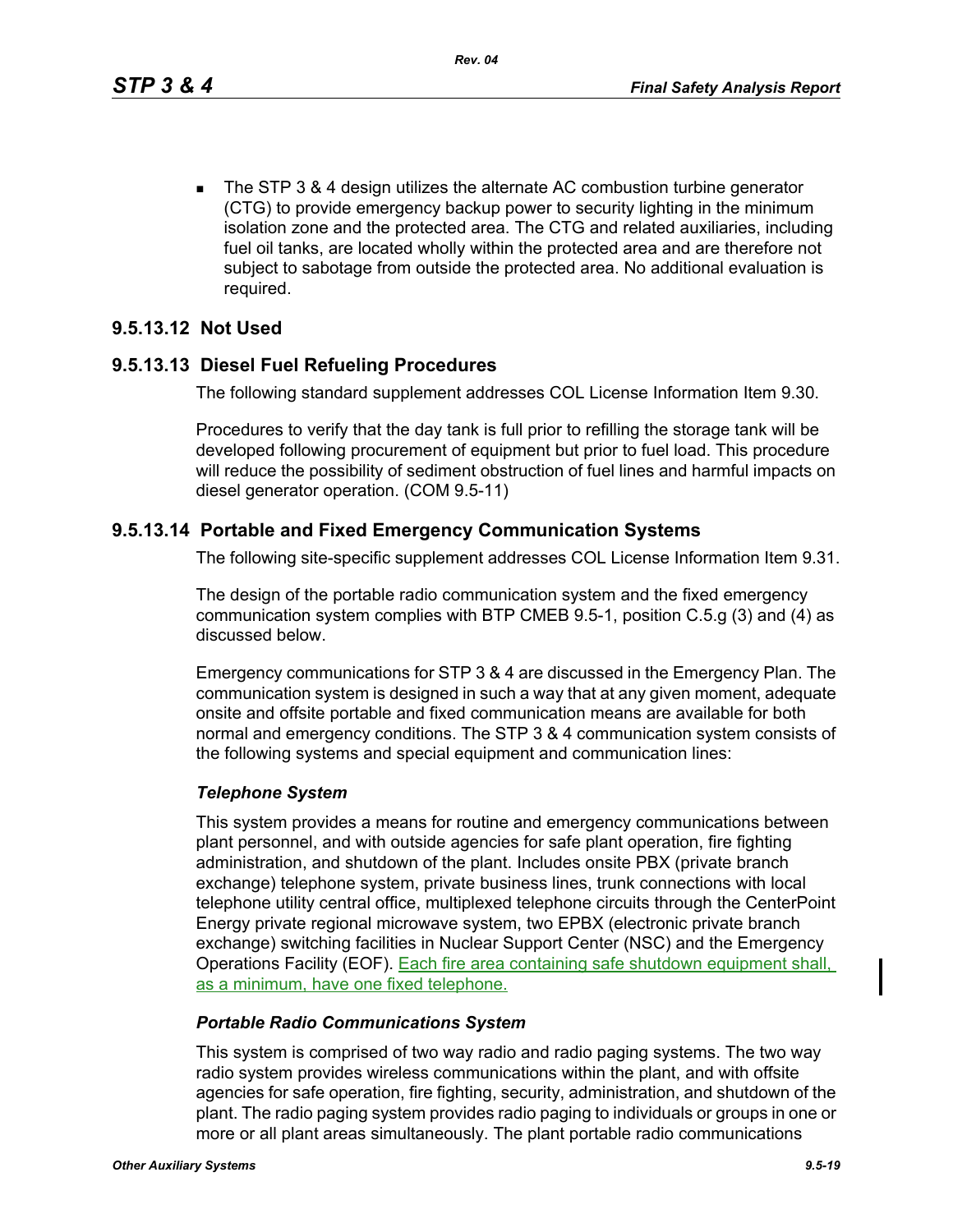system interfaces with the security system by providing communications for various security areas at the plant. Design of the plant portable radio communications system precludes interference with the communication capabilities of the plant security force.

The two way radio system consists of repeater base stations, control base stations, mobile radio units, hand-held portable radio units, and a lossy loop antenna system. A lossy loop antenna system is provided for radio coverage within power block buildings. In the event of major failure of any repeater, a talk-around channel is provided on control base stations, mobile units, and hand-held portables. This allows limited direct unit-to-unit communication between control bases, mobile units, and portables. Portables that must be used in high noise level areas (90 db ambient) are provided with a jack, plug, and noise cancelling headsets. Fixed repeaters installed to permit use of portable radio communication units are protected from exposure fire damage.

The radio paging system consists of paging transmitters, counter top paging terminal, and portable pocket pagers. Lossy loop antennas and repeaters are utilized to provide paging coverage within the power block. A paging call can be initiated by an attendant through a countertop paging terminal. In addition, a paging terminal telephone interface allows designated individuals with specified telephone instruments the capability to select and call any pocket pager unit.

#### *Microwave System Interface*

Microwave equipment at STP 3 & 4 is part of the system wide Reliant Energy Microwave System. The microwave system provides offsite access to Reliant Energy telephone system, dispatcher, corporate offices, paging system; and to outside agencies. It interfaces with the STP 3 & 4 telephone system, selected dedicated lines and two-way radio system.

#### *Public Addressing (PA) Paging/Alarm System*

This system provides a means for plant wide broadcasting of routine and emergency information, such as fire alarms, the Reactor Containment Building (RCB) evacuation alarm, and the Perimeter Evacuation or Radiation Emergency Alarm. PA system (see Subsection 9.5.2.2.1) may be accessed from any Operator Communication Panel (OCP) or any plant telephone by using a valid authorization code. Plant emergency and fire alarm signals are routed through the PA system. Designated alarm actuation pushbuttons are provided on OCPs.

#### *Maintenance Jack System (DC/Sound-Powered)*

This system provides for communication among personnel performing periodic maintenance, emergency safe shutdown and fire fighting operations. This is accomplished through the location of maintenance jack stations at selected locations throughout the plant. Each jack station consists of two or three jacks for use with electrosound telephones and one jack that is reserved for sound powered telephones. A sectionalizing panel is provided in the control room of each unit to patch phone jacks together to establish communications between areas as necessary. Each fire area shall, as a minimum, have one sound powered phone jack.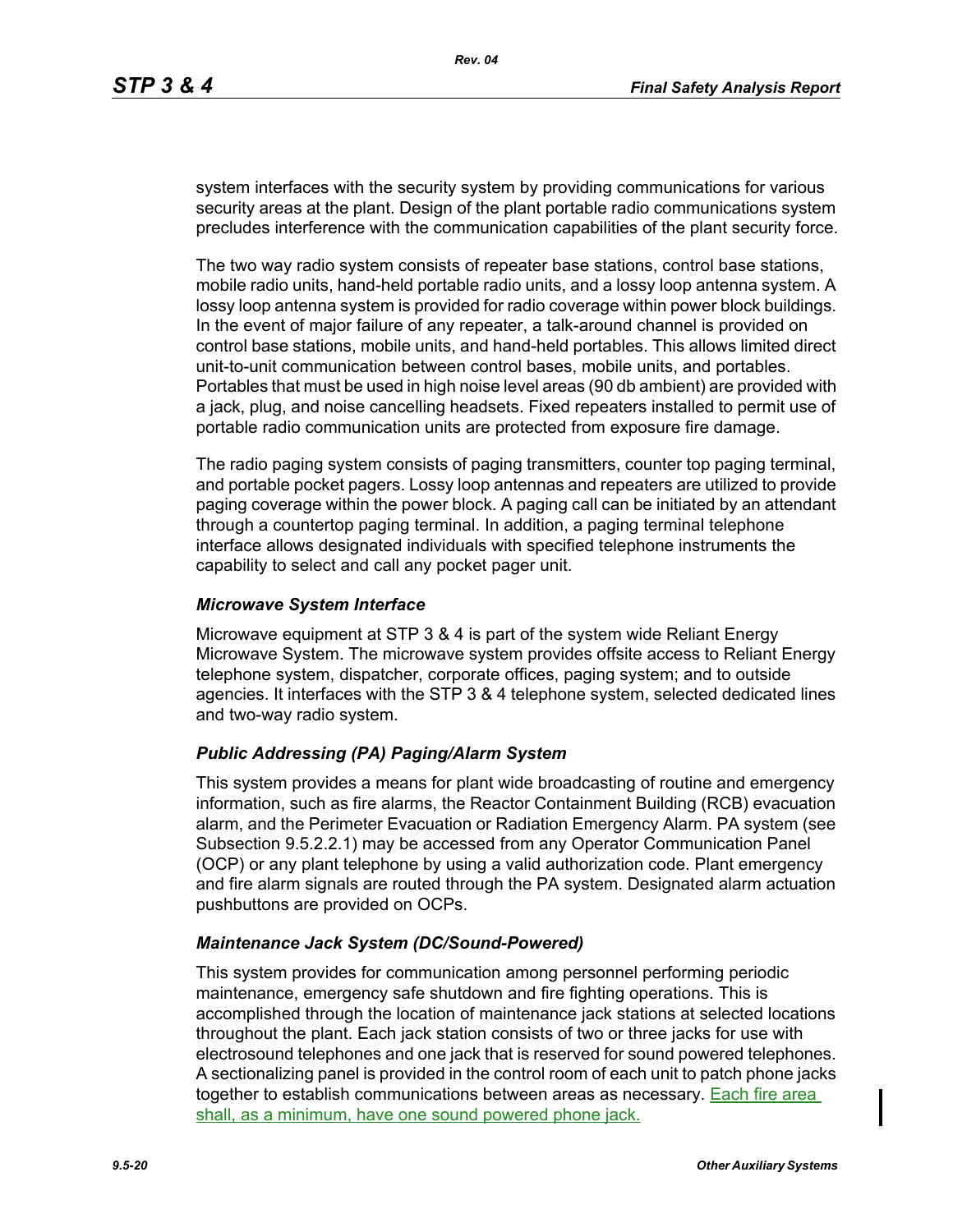### *Refueling Communications System*

This system provides a direct and exclusive means of communications between the control room operator and designated points in the Fuel Handling and Reactor Containment Buildings during fueling and refueling operations. Primary communications for fueling and refueling activities is by wireless headset system. Two DC-powered jacks and sound-powered circuit similar to the maintenance jacks are available at each station for backup. Telephone circuits and two-way radios are also usable if needed for refueling communications.

# *Operator Communications Panel Consoles (OCP)*

OCPs provide plant operators with access to onsite/offsite telephone systems, twoway radio channels, radio pager system, activation of the plant emergency and fire alarm signals, and the public address system. OCPs are installed in the control rooms, auxiliary shutdown panel rooms, operation support centers, technical support centers, emergency operations facility, security force supervisor's office, simulator, maintenance office facility, and central and secondary alarm stations. The OCPs located in the central and secondary alarm stations support normal day-to-day and emergency communications requirements by providing security operators with access to onsite/offsite telephone systems, radio channels assigned to security, and the PA paging system.

#### *Special Service Telephone Lines*

This system provides offsite direct access to NRC, state and county authorities, and to other nuclear plants during declared emergency. These telephone lines bypass the onsite PBX system and routed directly to specific telephones located in critical areas of the plant and support facilities. Special service (emergency) telephones are colorcoded ("Red Phone") to distinguish them from normal telephones. Special Service Telephone Lines include the following: Emergency Notification System (ENS) – a telephone circuit provided by the NRC for notification of the declared emergency and to maintain voice communication with the NRC operations center; Health Physics Network (HPN) - a telephone circuit provided by the NRC for communications with the NRC Health Physics Section and /or other nuclear power plants during a declared emergency; State/County ringdown line – provided to notify State and County officials of a declared emergency.

#### **9.5.13.15 Identification of Chemicals**

The following site-specific supplement addresses COL License Information Item 9.32.

For those fire areas utilizing liquid insulated transformers, features will be provided to prevent the insulating liquid from becoming an unacceptable health hazard to workers in the event of release of the material to the building environment. (COM 9.5-12)

There are no chemical storage areas in the Reactor or Control Buildings, except small quantities of chemicals, operations and maintenance consumables, may be stored in listed or approved cabinets and containers for immediate use. The type and location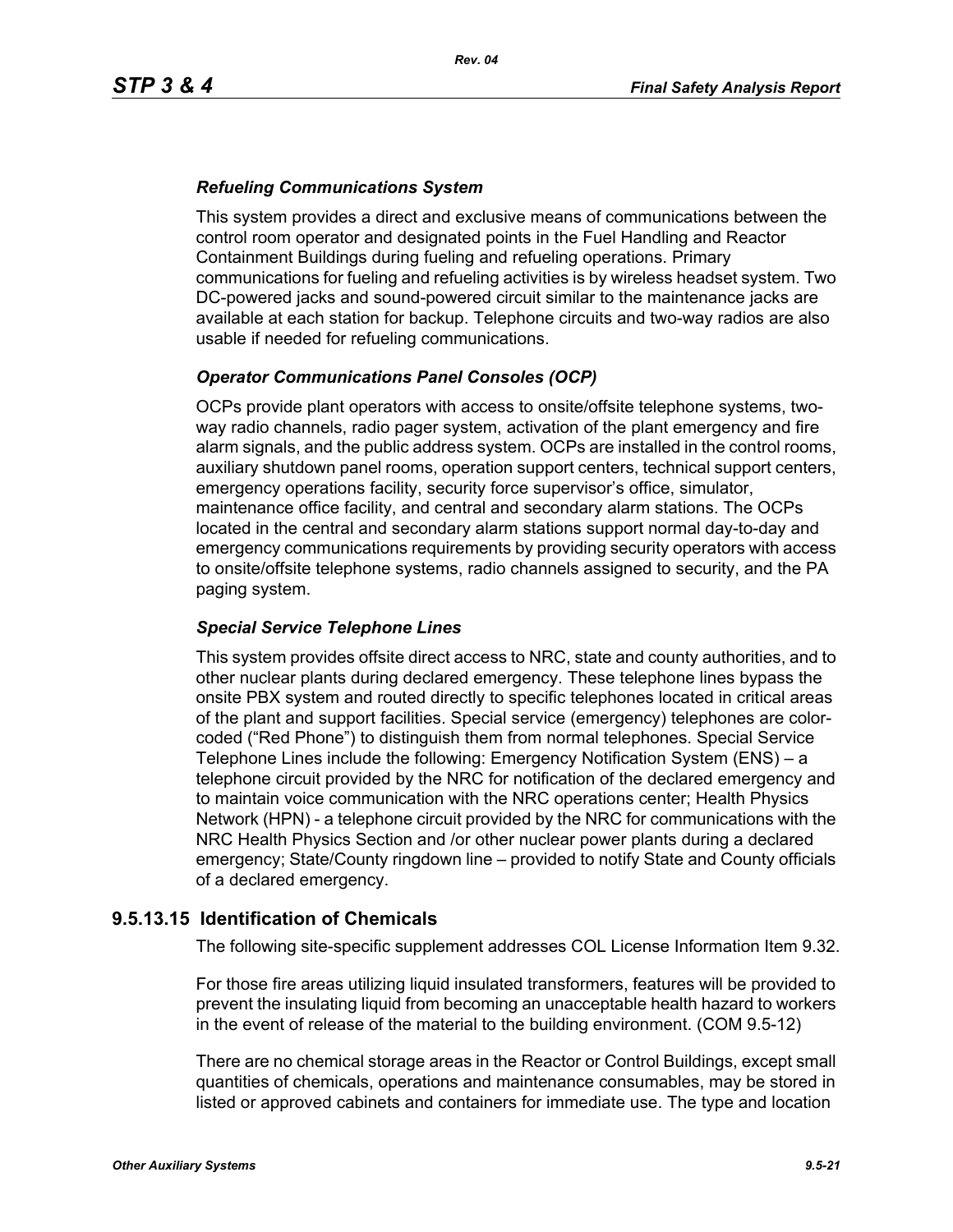of those materials will be identified and incorporated in the final Fire Hazards Analysis prior to fuel load. (COM 9.5-13)

*Rev. 04*

# **9.5.13.16 NUREG/CR-0660 Diesel Generator Reliability Recommendations**

The following site-specific supplement addresses COL License Information Item 9.33.

STP satisfies NUREG/CR-0660 recommendations by developing programs for training, preventive maintenance, and root-cause analysis of component and system failures. (COM 9.5-14)

# **9.5.13.17 Sound-Powered Telephone Units**

The following standard supplement addresses COL License Information Item 9.34.

The sound-powered telephone units will be provided before fuel load for use in conjunction with the system described in Subsection 9.5.2.2.2. (COM 9.5-15).

#### **9.5.13.18 Fire-Related Administrative Controls**

The following site-specific supplement addresses COL License Information Item 9.35.

The Fire Protection Program is described in Appendix 9ES.

# **9.5.13.19 Periodic Testing of Combustion Turbine Generator (CTG)**

The following departure and standard supplement address COL License Information Item 9.36.

#### STD DEP 8.3-1

- *(1) For each 6.9* 4.16 *Kv emergency bus (staggered among the three buses at 18-month intervals), verify the CTG starts and energizes the bus within 10 minutes and energizes all required loads (as defined in the "LOCA-Loads" section of Table 8.3-4) within 15 minutes. The steady-state CTG voltage and frequency shall be ≥6210 V and ≤7590 V, and ≥58.8 Hz and ≤61.2 Hz*13.8 kV ± 10% and 60Hz ± 2%. *All CTG starts may be preceded by an engine prelube period.*
- *(2) The operator can accomplish this from the main control room.*
- *(3) One Class 1E circuit breaker and one* four *non-Class 1E circuit breaker*s *exist and are functional between each of the Class 1E diesel generator buses and the CTG. (Note that only the circuit breakers for the preselected division are racked in. The remaining two divisions have their Class 1E breakers normally racked out, as shown in Figure 8.3.1both the Class 1E and non-Class 1E breakers*, which provide the connection from the CTG bus to the diesel generator buses, *are normally open and they have no automatic function. The operator must manually align the CTG to the diesel generator buses* this connection*.)*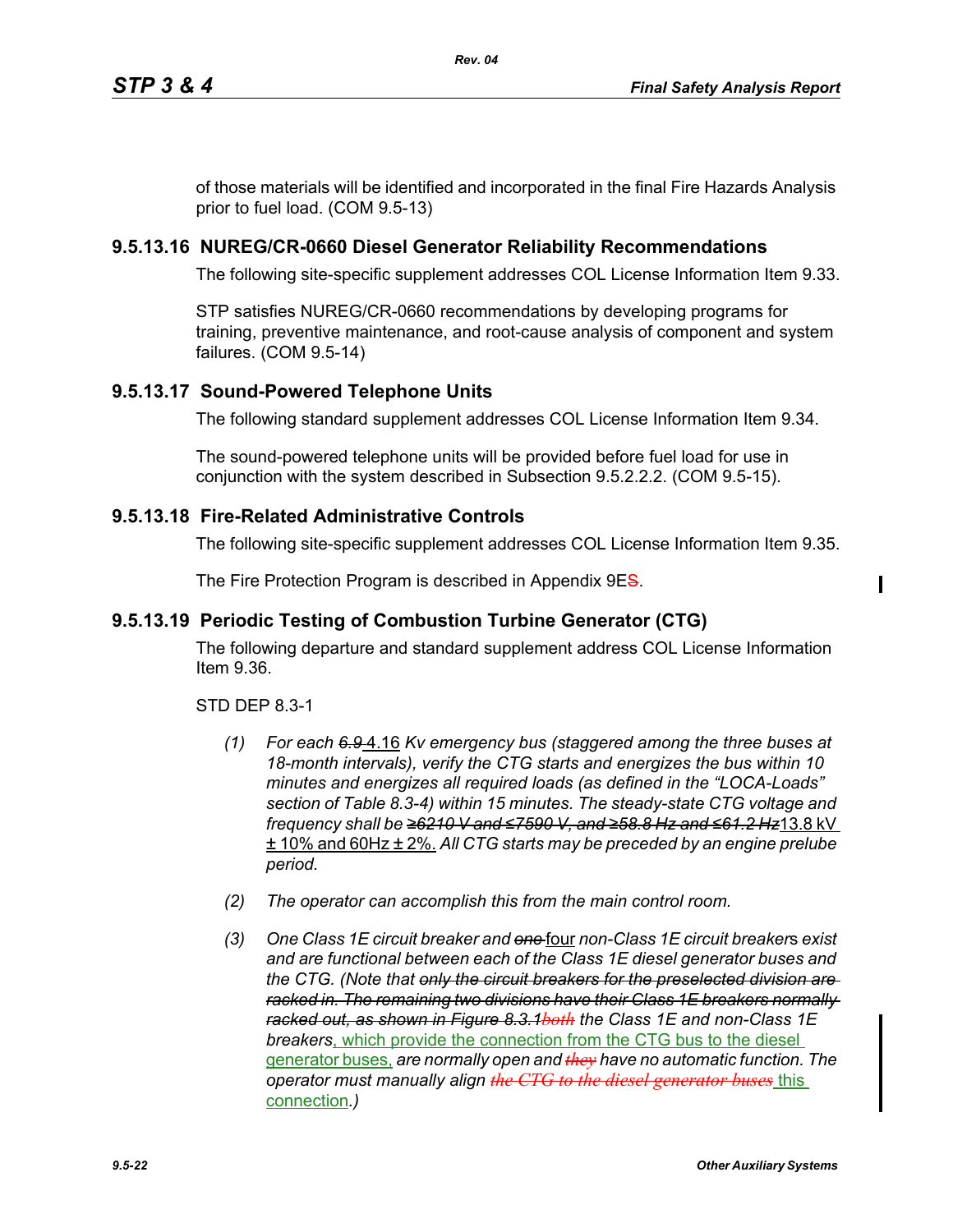*(4) Each 92 days, verify the combustion turbine generator (CTG) starts and achieves steady state voltage (≥6210 V and ≤7590 V*13.8 kV ± 10%*), and frequency (≥58.8 Hz and ≤61.2 Hz) within 2* 60 Hz ± 2%) in less than 10 *minutes. Load the CTG to ≥90% and ≤100% of its continuous rating and operate it with this load for at least 60 minutes. All CTG starts may be preceded by an engine prelube period.*

The revised test requirements are incorporated in the Technical Requirements Manual and included in testing procedures prepared prior to fuel load. The Technical Specifications include the functional testing requirements and test frequencies for the CTGs necessary to support completion times allowed in TS 3.8.1, AC Sources-Operating.

#### **9.5.13.20 Operating Procedures for Station Blackout**

The following site-specific supplement addresses COL License Information Item 9.37.

The station blackout procedure(s) will provide the direction to:

- (1) Operate the Alternate AC-CTG during an SBO event
- (2) Restore other plant offsite (preferred) and onsite emergency power sources as soon as possible
- (3) Recover plant HVAC Systems as soon as possible to limit heat increase
- (4) Provide additional core, containment, and vital equipment makeup and cooling services, as necessary
- (5) Establish orderly plant safe shutdown conditions
- (6) Severe weather guidelines will be developed consistent with the guidelines of NUMARC 87-00, Section 4.2.3. Deviation may be authorized from the NUMARC 87-00 criteria for grid conditions where a shutdown may increase the likelihood of a loss of offsite power.

The station blackout procedure(s) will be developed consistent with the plant operating procedure development plan in Section 13.5. (COM 1C-1)

#### **9.5.13.21 Quality Assurance Requirements for CTG**

The following standard supplement addresses COL License Information Item 9.38.

The STPNOC Quality Assurance Program Description (QAPD) referenced in Section 17.5S has incorporated the Quality Assurance requirements of Regulatory Position 3.5 and Appendix A to RG 1.155 into the QAPD Part III, Nonsafety-Related SSC Quality Control, Section 2 Nonsafety-Related SSCs Credited for Regulatory Events. These requirements are translated into implementing procedures.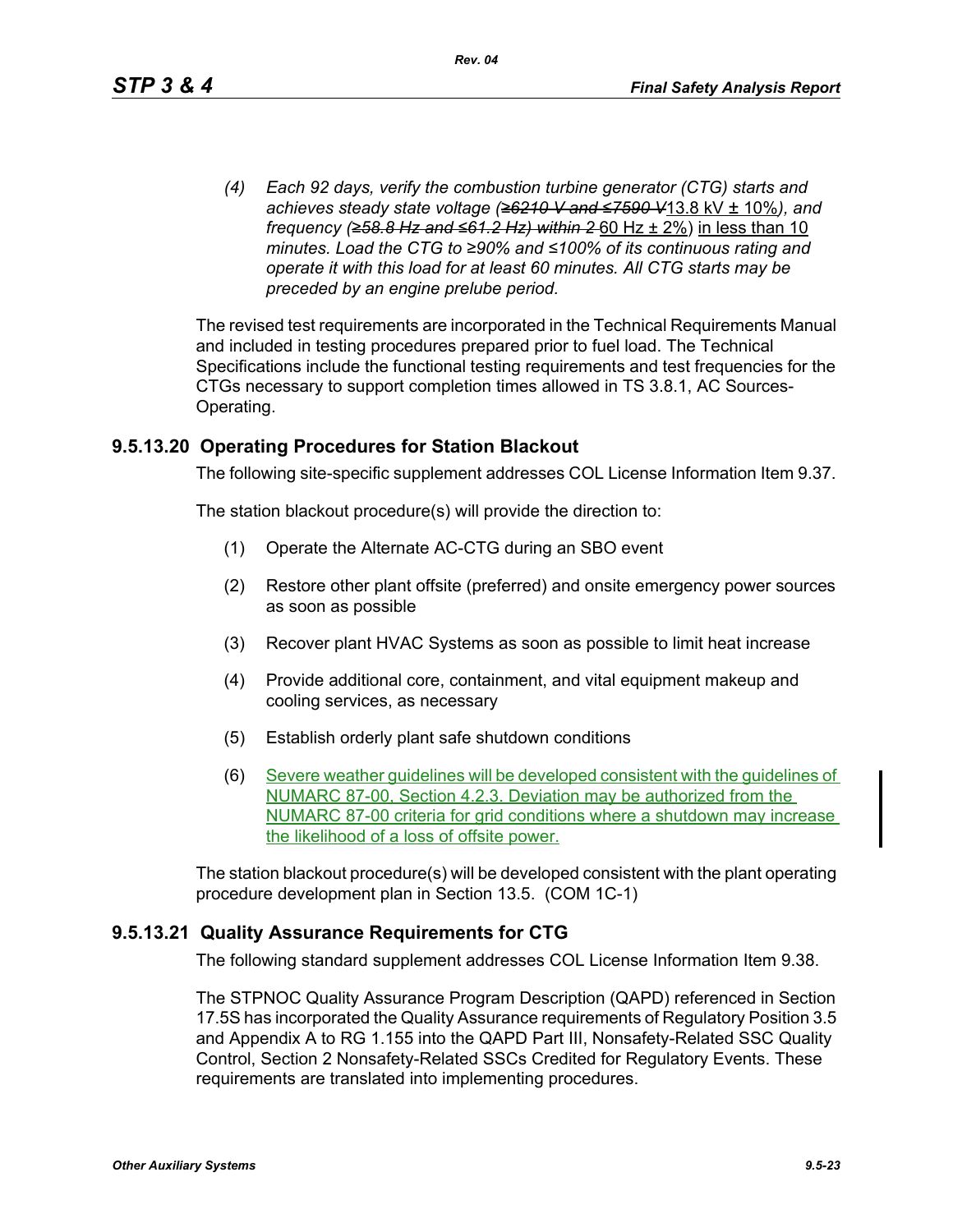| Bldg.     | Elev          | Room<br>No.     | <b>Fire</b><br>Area | <b>Area Name</b>                          | Div            | <b>Combustible</b>            | <b>Sprinkler System</b><br><b>Type</b> |
|-----------|---------------|-----------------|---------------------|-------------------------------------------|----------------|-------------------------------|----------------------------------------|
| PY        | 7350          | N/A             | N/A                 | <b>Unit Auxiliary Transformer</b>         | <b>ND</b>      | Oil                           | Deluge water                           |
| PY        | 7350          | N/A             | N/A                 | Main Transformer Area                     | <b>ND</b>      | Oil                           | Deluge water                           |
| PY        | 7350          | N/A             | N/A                 | Reserve Transformer                       | <b>ND</b>      | Oil                           | Deluge water                           |
| <b>RB</b> | $-8200$       | 133             | F1300               | CRD Pump Room                             | <b>ND</b>      | Class III B lube oil & cables | Dry pipe, closed head                  |
| <b>RB</b> | 12300         | 412             | F4100               | Diesel Generator A Room                   | D <sub>1</sub> | Fuel oil, Lube oil, & cables  | Preaction foam-water                   |
| <b>RB</b> | 12300         | 423             | F4200               | Diesel Generator B Room                   | D <sub>2</sub> | Fuel oil, Lube oil, & cables  | Preaction foam-water                   |
| <b>RB</b> | 12300         | 432             | F4300               | Diesel Generator C Room                   | D <sub>3</sub> | Fuel oil, Lube oil, & cables  | Preaction foam-water                   |
| RB        | 23500         | 610             | F6101               | Diesel Generator Fuel Tank A Room         | D <sub>1</sub> | Diesel fuel                   | Deluge foam-water                      |
| RB        | 23500         | 620             | F6201               | Diesel Generator Fuel Tank B Room         | D <sub>2</sub> | Diesel fuel                   | Deluge foam-water                      |
| <b>RB</b> | 23500         | 630             | F6301               | Diesel Generator Fuel Tank C Room         | D <sub>3</sub> | Diesel fuel                   | Deluge foam-water                      |
| <b>RW</b> | 1600<br>12300 | N/A             | N/A                 | Dry Radioactive Waste Storage Area   ND   |                | Radioactive material          | Wet pipe sprinkler                     |
| <b>RW</b> | 7300          | $A\mathcal{U}A$ | $A\mathcal{U}A$     | <b>Dry Radioactive Waste Storage Area</b> | HHD-           | Radioactive material-         | Wet pipe sprinkler                     |
| <b>RW</b> | -200          | <b>N/A</b>      | <b>N/A</b>          | <b>Dry Radioactive Waste Storage Area</b> | AID            | Radioactive material-         | Wet pipe sprinkler                     |

*STP 3 & 4*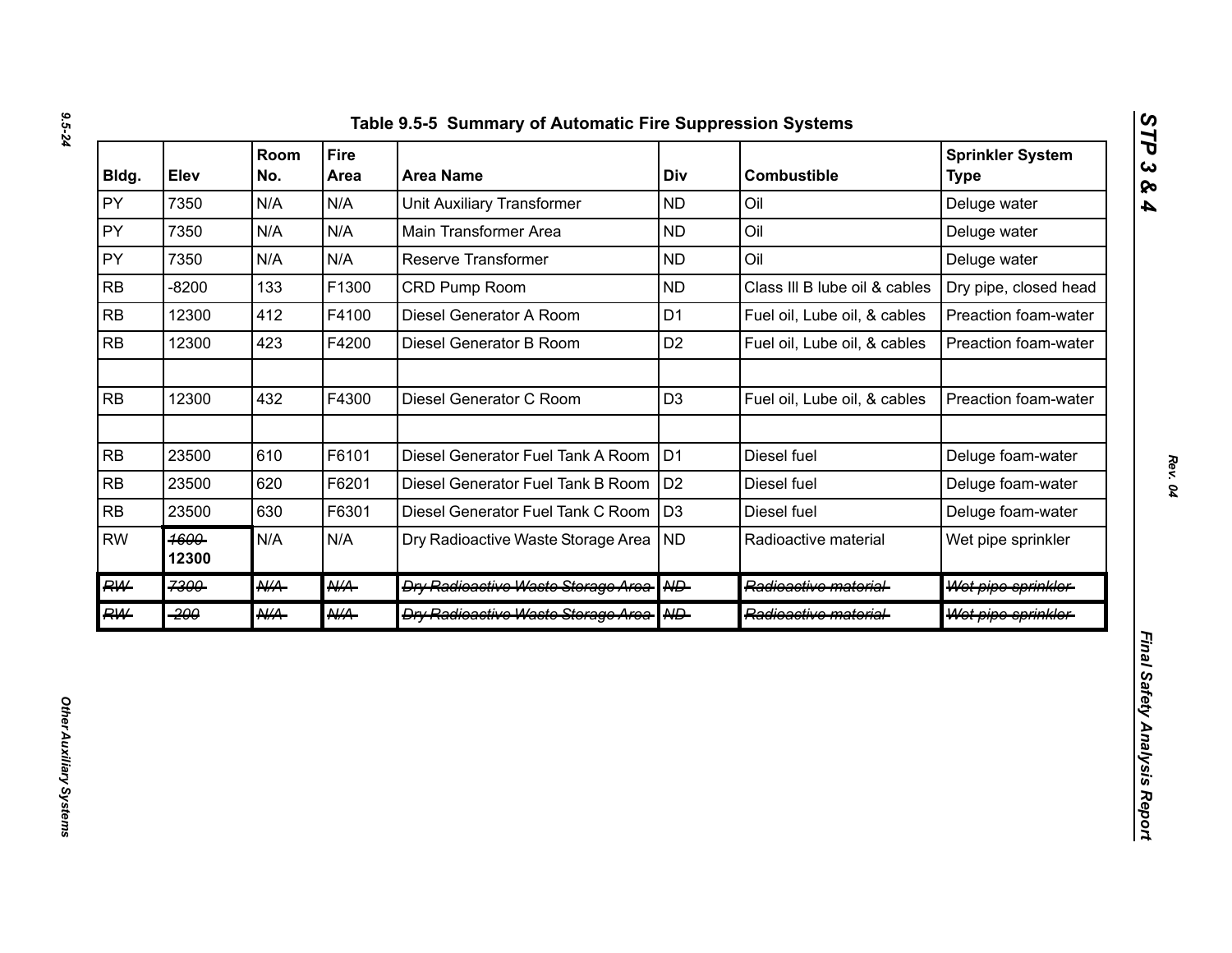| Table 9.5-5 Summary of Automatic Fire Suppression Systems |                |                 |                         |                                                      |            |                                                          |                                        |
|-----------------------------------------------------------|----------------|-----------------|-------------------------|------------------------------------------------------|------------|----------------------------------------------------------|----------------------------------------|
| Bldg.                                                     | Elev           | Room<br>No.     | <b>Fire</b><br>Area     | <b>Area Name</b>                                     | <b>Div</b> | <b>Combustible</b>                                       | <b>Sprinkler System</b><br><b>Type</b> |
| <b>RW</b>                                                 | $-6500-$       | $A\mathcal{U}A$ | A/A                     | <b>Dry Radioactive Waste Storage Area</b>            | ND         | Radioactive material                                     | Wet pipe sprinkler                     |
| TB                                                        | 350<br>2300    | <b>120N/A</b>   | FT1500                  | Beneath the Turbine surroundings                     | <b>ND</b>  | Lubricants, charcoal &<br>cables                         | Wet pipe sprinkler                     |
| $H\rightarrow$                                            | 7350           | 222             | FT1500-                 | <b>Beneath the Turbine Surroundings</b>              | ND         | Lubricants, & cables                                     | Wet pipe sprinkler                     |
| TB                                                        | 7350-6300      | 230             | FT2500                  | Lube Oil Conditioning Area                           | <b>ND</b>  | Class III B lube oil                                     | Deluge foam-water                      |
| TB                                                        | 7350-6300      | 247             | FT2503                  | House Boiler Area                                    | <b>ND</b>  | Lubricants, Fuel oil &<br><b>Lubricants &amp; cables</b> | PreactionWet pipe<br>sprinkler         |
| TB                                                        | 15350<br>12300 | 317 &<br>2X8    | FT3500                  | <b>Gas Turbine Generator</b>                         | <b>ND</b>  | Diesel fuel & Class III B<br>lube oil                    | Deluge foam-water                      |
| TB                                                        | 15350<br>19700 | 3203X2          | FT1500<br><b>FT35X9</b> | <b>TGW Pumps Area</b><br>Hydrogen Seal Oil Skid Area | <b>ND</b>  | Hydrogen seal oil                                        | Deluge foam-water                      |
| <b>TB</b>                                                 | 19700          | 330             | FT3501                  | <b>Lube Oil Reservoir Area</b>                       | <b>ND</b>  | Class III B lube oil                                     | Deluge foam-water                      |
| TB                                                        |                | 122             | FT1503                  | <b>Stairwell No. 2</b>                               | <b>ND</b>  |                                                          | Wet pipe sprinkler                     |
| TB                                                        |                | 249             | FT2504                  | <b>Stairwell No. 4</b>                               | <b>ND</b>  |                                                          | Wet pipe sprinkler                     |
| <b>TB</b>                                                 |                | 1X3             | <b>FT15X1</b>           | <b>Stairwell No. 6</b>                               | <b>ND</b>  |                                                          | Wet pipe sprinkler                     |
| <b>TB</b>                                                 |                | 1X4             | <b>FT15X2</b>           | <b>Stairwell No. 7</b>                               | <b>ND</b>  |                                                          | Wet pipe sprinkler                     |
| TB                                                        | 6300           | N/A             | FT1500                  | <b>Beneath Turbine surroundings</b>                  | <b>ND</b>  | <b>Lubricants &amp; Cables</b>                           | Wet pipe sprinkler                     |
| TB                                                        |                | 114             | FT1502                  | <b>Stairwell No. 1</b>                               | <b>ND</b>  |                                                          | Wet pipe sprinkler                     |
| <b>TB</b>                                                 |                | 212             | FT2502                  | <b>Stairwell No. 3</b>                               | <b>ND</b>  |                                                          | Wet pipe sprinkler                     |
| <b>TB</b>                                                 |                | <b>1Y5</b>      | <b>FT15Y1</b>           | <b>Stairwell No. 8</b>                               | <b>ND</b>  |                                                          | Wet pipe sprinkler                     |
| TB                                                        |                | 250             | <b>FT15Y2</b>           | <b>Elevator Shaft</b>                                | <b>ND</b>  | <b>Lubricants &amp; Cables</b>                           | Wet pipe sprinkler                     |
| TB                                                        | 6300           | <b>1Y1</b>      | <b>FT15Y3</b>           | Lube Oil Storage Tank Area                           | <b>ND</b>  | Class III B lube oil                                     | Deluge foam water                      |
| TB                                                        | 6300           | 232             | FT1501                  | <b>HNCW Chiller Area</b>                             | <b>ND</b>  | <b>Lubricants &amp; Cables</b>                           | Wet pipe sprinkler                     |
| <b>TB</b>                                                 | 6300           | 111             | FT1501                  | <b>Instrument &amp; Service Air Equip.</b>           | <b>ND</b>  | <b>Lubricants &amp; Cables</b>                           | Wet pipe sprinkler                     |
|                                                           |                |                 |                         |                                                      |            |                                                          |                                        |

*STP 3 & 4*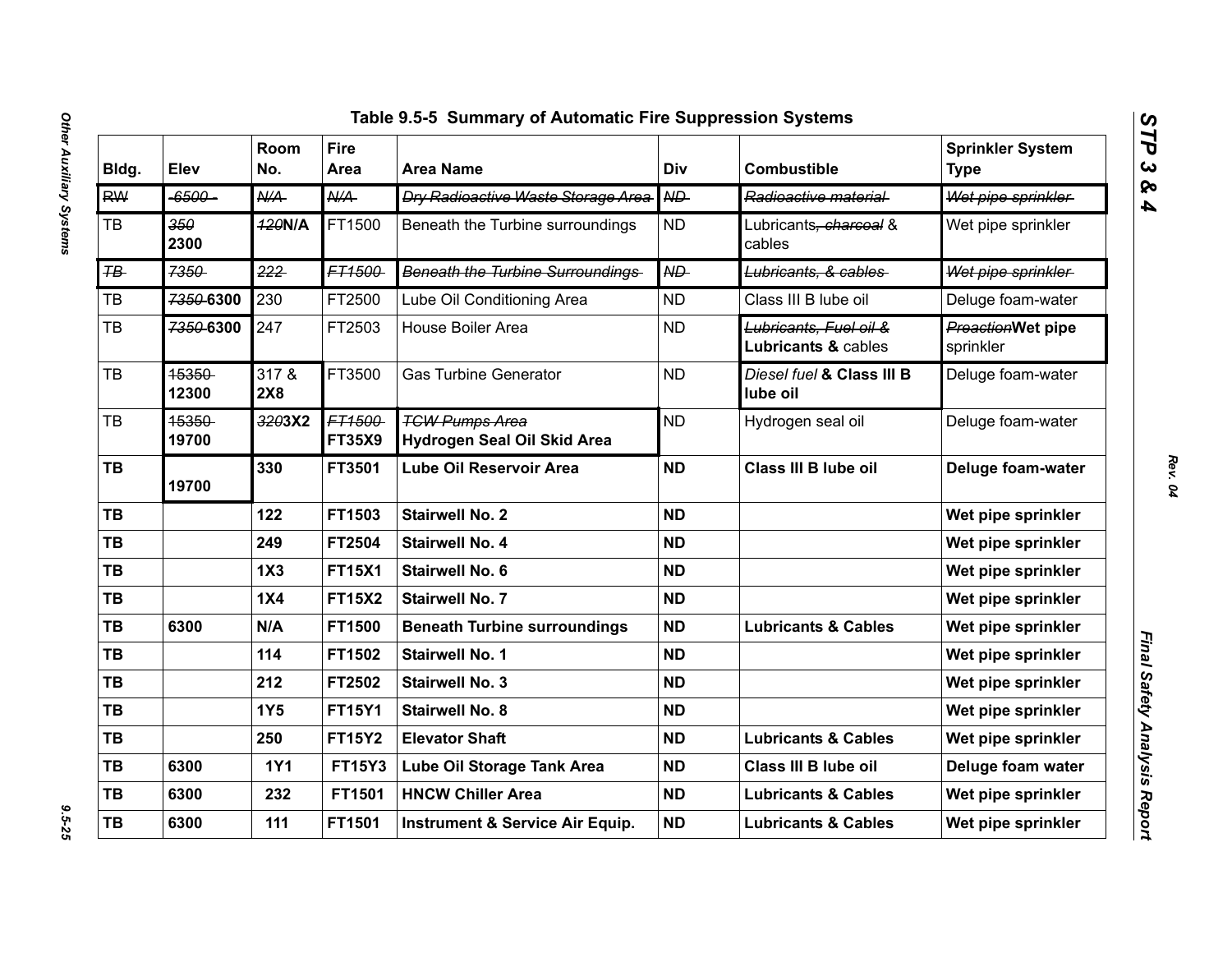| Bldg.     | Elev  | Room<br>No. | <b>Fire</b><br>Area | <b>Area Name</b>                     | Div       | <b>Combustible</b>                                   | <b>Sprinkler System</b><br><b>Type</b> |
|-----------|-------|-------------|---------------------|--------------------------------------|-----------|------------------------------------------------------|----------------------------------------|
| TB        | 6300  | <b>1Y2</b>  | FT1501              | <b>Breathing Air Equipment Area</b>  | <b>ND</b> | <b>Lubricants &amp; Cables</b>                       | Wet pipe sprinkler                     |
| TB        | 6300  | 232         | <b>FT15Y4</b>       | <b>EHC Hydraulic Power Unit Area</b> | <b>ND</b> | Class III B hyd. fluid                               | Deluge foam water                      |
| TB        | 12300 | N/A         | FT1500              | <b>Beneath Turbine surroundings</b>  | <b>ND</b> | <b>Lubricants &amp; Cables</b>                       | Wet pipe sprinkler                     |
| TB        | 12300 | <b>2X5</b>  | <b>FT25X1</b>       | <b>CTG Switchgear Area</b>           | <b>ND</b> | <b>Electrical Cables</b>                             | Wet pipe sprinkler                     |
| TB        | 12300 | 210         | <b>FT25X3</b>       | <b>Switchgear Room 'A'</b>           | <b>ND</b> | <b>Electrical Cables</b>                             | Wet pipe sprinkler                     |
| TB        | 19700 | N/A         | FT1500              | <b>Beneath Turbine surroundings</b>  | <b>ND</b> | <b>Lubricants &amp; Cables</b>                       | Wet pipe sprinkler                     |
| <b>TB</b> | 19700 | $31X-2$     | <b>FT35X1</b>       | <b>LPCP Switchgear Room</b>          | <b>ND</b> | <b>Electrical Cables</b>                             | Wet pipe sprinkler                     |
| <b>TB</b> | 19700 | 310         | <b>FT35X8</b>       | <b>Switchgear Room 'B'</b>           | <b>ND</b> | <b>Electrical Cables</b>                             | Wet pipe sprinkler                     |
| TB        | 19700 | 3X9         | <b>FT35X7</b>       | <b>Electrical Equipment Area</b>     | <b>ND</b> | <b>Electrical Cables</b>                             | Wet pipe sprinkler                     |
| TB        | 19700 | 3X4         | <b>FT35X3</b>       | <b>250VDC Battery Room</b>           | <b>ND</b> | <b>Electrical Cables</b>                             | Wet pipe sprinkler                     |
| TB        | 19700 | 3X5         | <b>FT35X2</b>       | 250VDC Battery Room                  | <b>ND</b> | <b>Electrical Cables</b>                             | Wet pipe sprinkler                     |
| TB        | 19700 | 3X6         | <b>FT35X4</b>       | 125VDC Battery Room 'A'              | <b>ND</b> | <b>Electrical Cables</b>                             | Wet pipe sprinkler                     |
| TB        | 19700 | 3X7         | <b>FT35X5</b>       | 125VDC Battery Room 'B'              | <b>ND</b> | <b>Electrical Cables</b>                             | Wet pipe sprinkler                     |
| TB        | 19700 | 3X8         | <b>FT35X6</b>       | 125VDC Battery Room 'C'              | <b>ND</b> | <b>Electrical Cables</b>                             | Wet pipe sprinkler                     |
| TB        | 27800 | N/A         | <b>FT1500</b>       | <b>Above Turbine surroundings</b>    | <b>ND</b> | <b>Lubricants &amp; Cables</b><br>Wet pipe sprinkler |                                        |
| TB        | 27800 | N/A         | FT1500              | <b>Turbine Generator Bearings</b>    | <b>ND</b> | Class III B lube oil                                 | <b>Closed head</b><br>preaction spray  |
| TB        | 27800 | N/A         | FT1500              | <b>Beneath Turbine skirt</b>         | <b>ND</b> | Class III B lube oil                                 | Wet pipe sprinkler                     |
| TB        |       | 4X5         | <b>FT45X1</b>       | <b>Stairwell No. 9</b>               | <b>ND</b> |                                                      | Wet pipe sprinkler                     |
| TB        | 38300 | N/A         | FT1500              | <b>Above Turbine surroundings</b>    | <b>ND</b> | <b>Lubricants &amp; Cables</b>                       | Wet pipe sprinkler                     |
| TB        |       | 5X1         | <b>FT55X1</b>       | Stairwell No. 10                     | <b>ND</b> |                                                      | Wet pipe sprinkler                     |

*9.5-26*

*Other Auxiliary Systems* 

Other Auxiliary Systems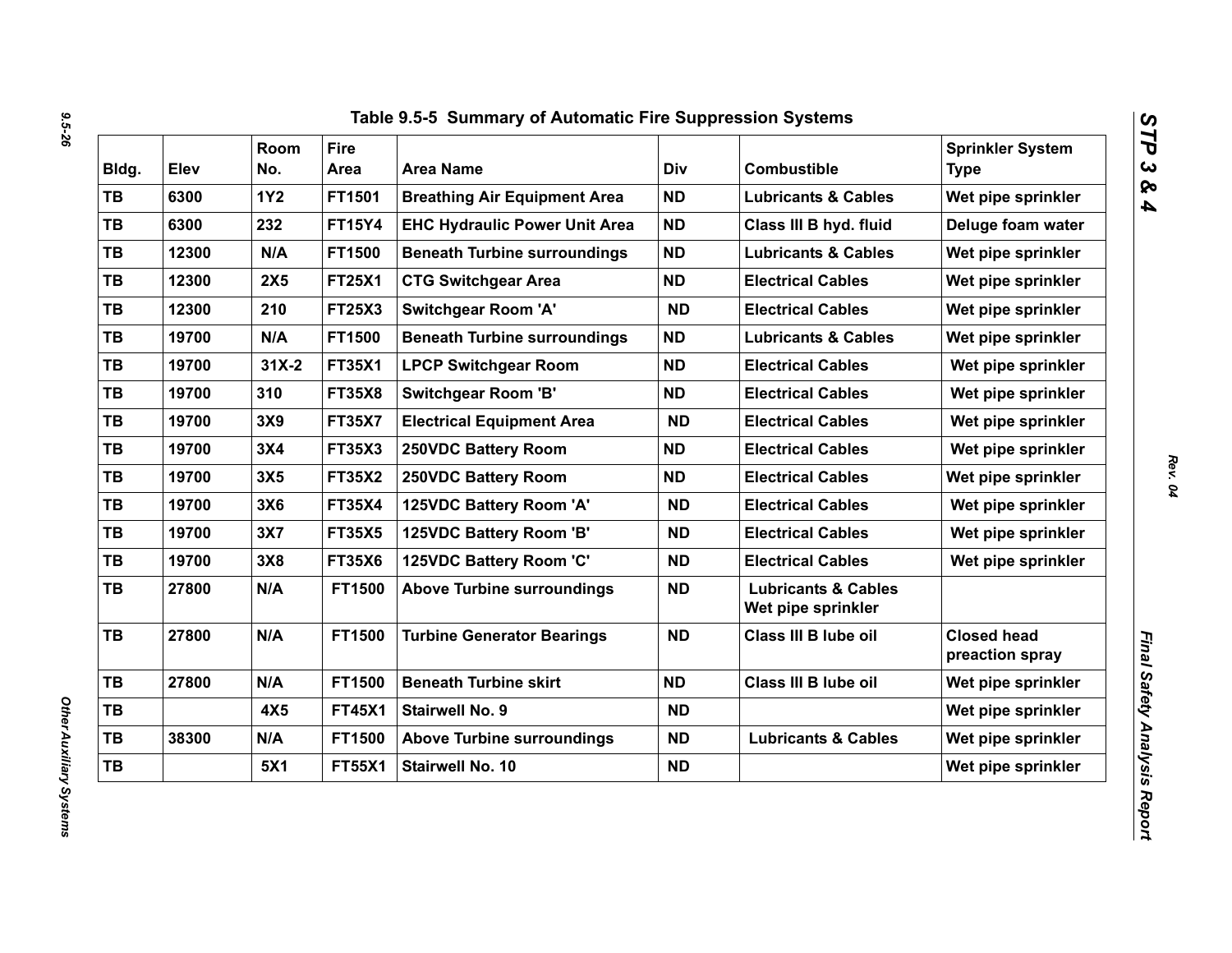

*STP 3 & 4*

9.5-27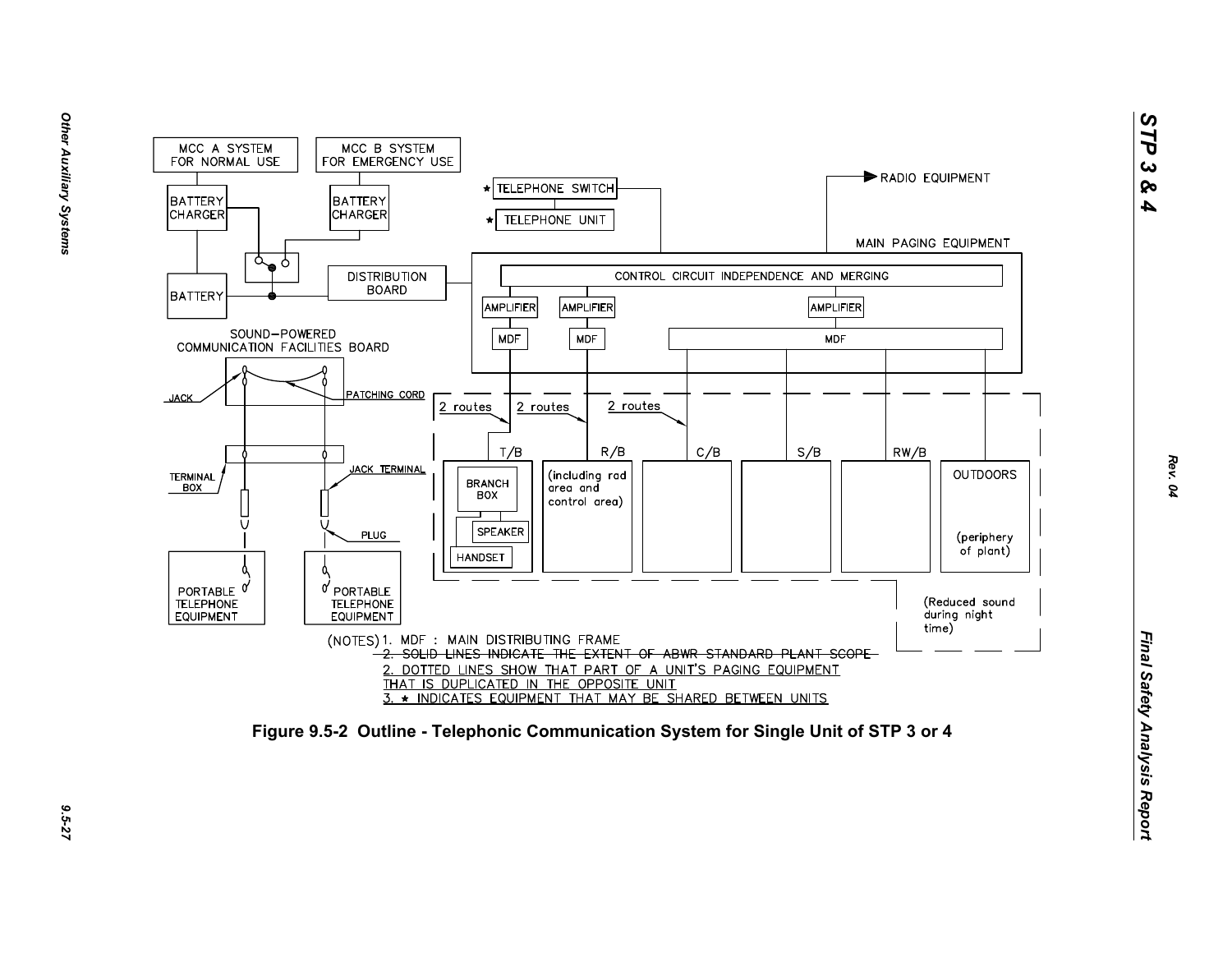

\* Elevations based on RPV bottom at EL 0. All dimensions in millimeters.

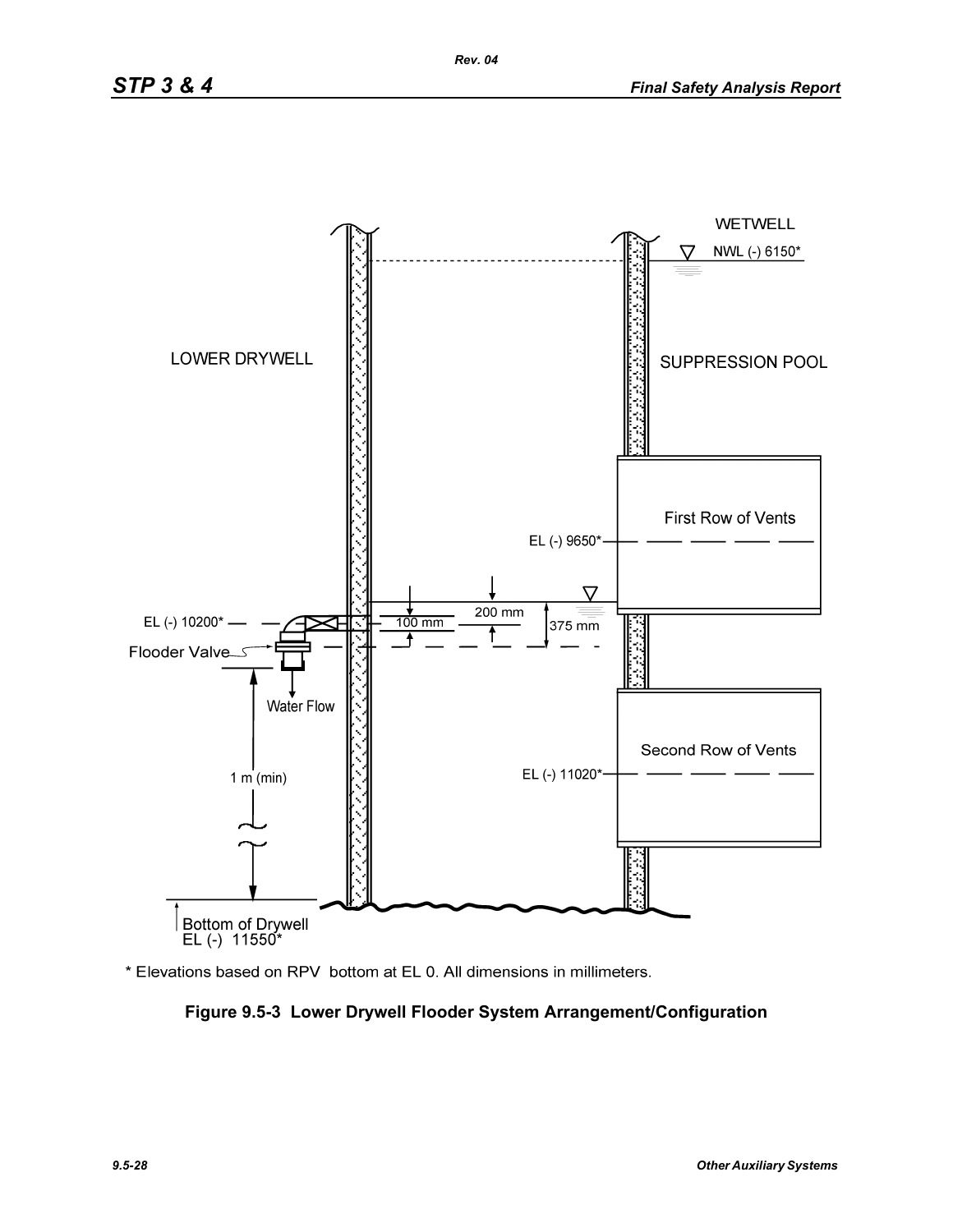



9.5-29